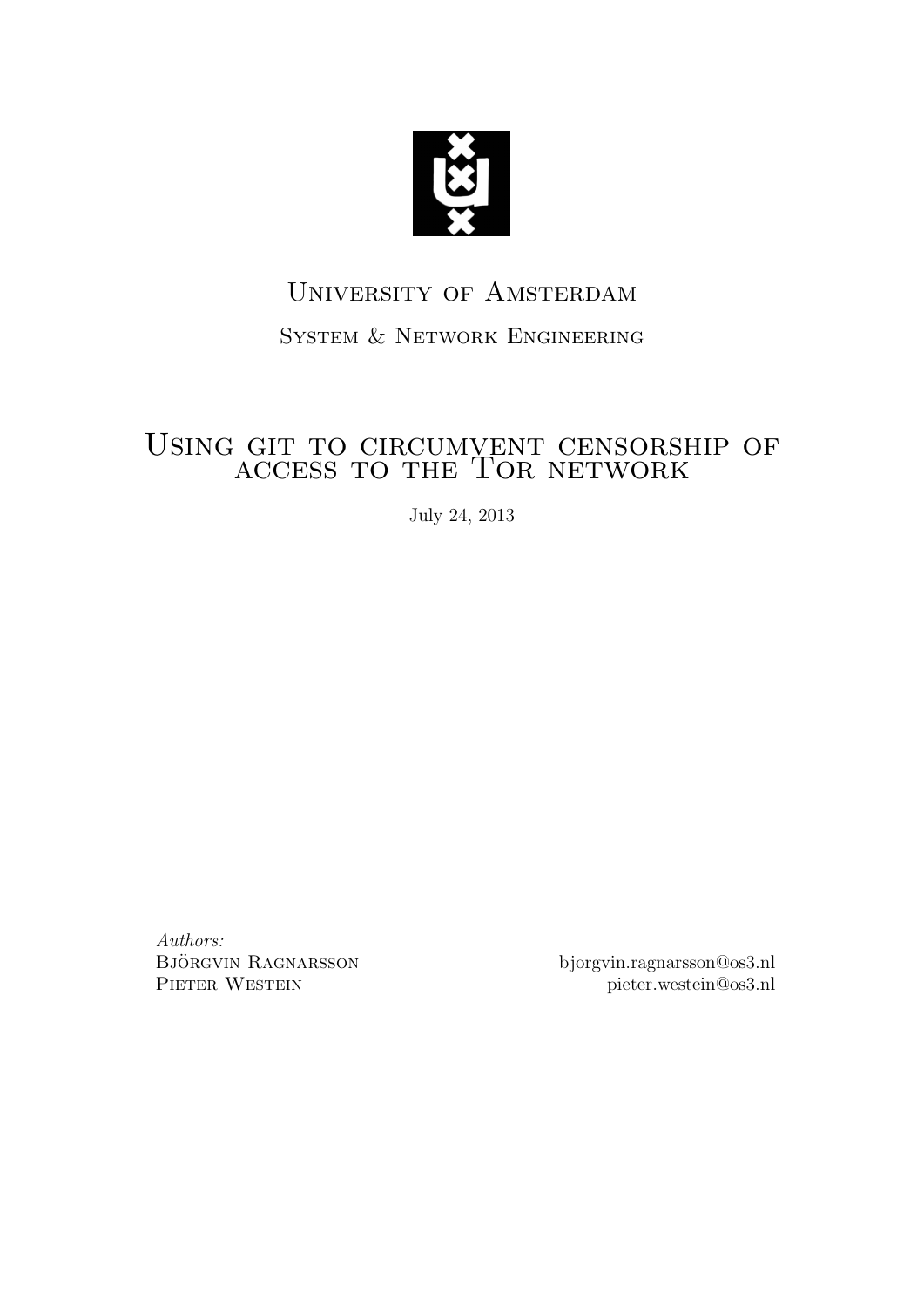#### Abstract

The Tor network is designed to provide anonymity and privacy to its users but suffers from censorship from network operators who don't want their users to access Tor. Traffic analysis for censorship purposes can be mitigated by obfuscating traffic and Tor developed a technology called pluggable transports to do so.

We present git-pull-tor, a pluggable transport for Tor that obfuscates the network traffic to resemble usage of the Git version control system. We compare the download speed when using git-pull-tor to downloading files without an obfuscation proxy and find the current version to have considerable performance issues. We find the strength of the system to be its accuracy in imitating Git, since it uses the Git program to perform the obfuscation. The weakness with regard to traffic analysis is that is produces traffic flow patterns that are unusual for Git.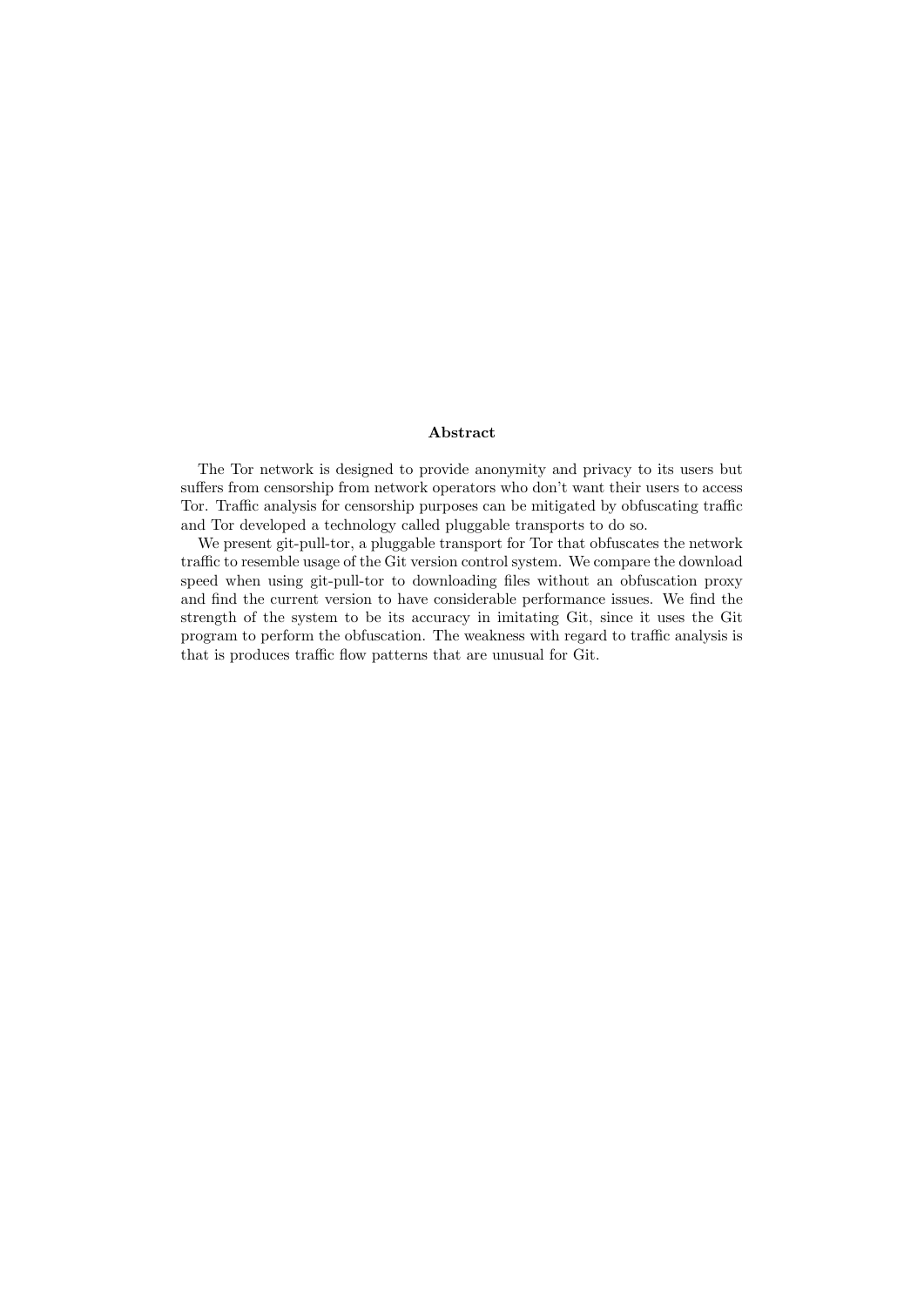## **Contents**

| 1. Introduction<br>1                                                                                                                                                           |                                                         |  |  |  |  |
|--------------------------------------------------------------------------------------------------------------------------------------------------------------------------------|---------------------------------------------------------|--|--|--|--|
|                                                                                                                                                                                | $\overline{2}$                                          |  |  |  |  |
| 2. Related work<br>$2.1$ .<br>2.2.                                                                                                                                             | $\overline{2}$<br>$\overline{2}$<br>$\overline{2}$<br>3 |  |  |  |  |
| 3<br>3. Background                                                                                                                                                             |                                                         |  |  |  |  |
| 3.1. Tor anonymity network $\ldots \ldots \ldots \ldots \ldots \ldots \ldots \ldots \ldots$<br>3.2.                                                                            | 3<br>$\overline{4}$<br>4                                |  |  |  |  |
| 4. Design<br>4.1.<br>4.2.                                                                                                                                                      | 6<br>$\overline{7}$<br>$\overline{7}$<br>8              |  |  |  |  |
| 5. Evaluation<br>5.1. Performance evaluation: Download speed<br>5.2. Security evaluation: Detecting git-pull-tor                                                               | $\boldsymbol{9}$<br>9<br>10                             |  |  |  |  |
| 6. Conclusion<br>11                                                                                                                                                            |                                                         |  |  |  |  |
| 12<br>7. Future Work                                                                                                                                                           |                                                         |  |  |  |  |
| 12<br>8. Acknowledgements                                                                                                                                                      |                                                         |  |  |  |  |
| A. Performance measurement: Data tables                                                                                                                                        |                                                         |  |  |  |  |
| <b>B.</b> Client transport script                                                                                                                                              |                                                         |  |  |  |  |
| C. Pluggable transport implementation for obfsproxy<br>$C.1.$ Main code $\ldots$ , $\ldots$<br>C.2. Helper code for encoding/decoding TCP streams in a Git repository $\ldots$ |                                                         |  |  |  |  |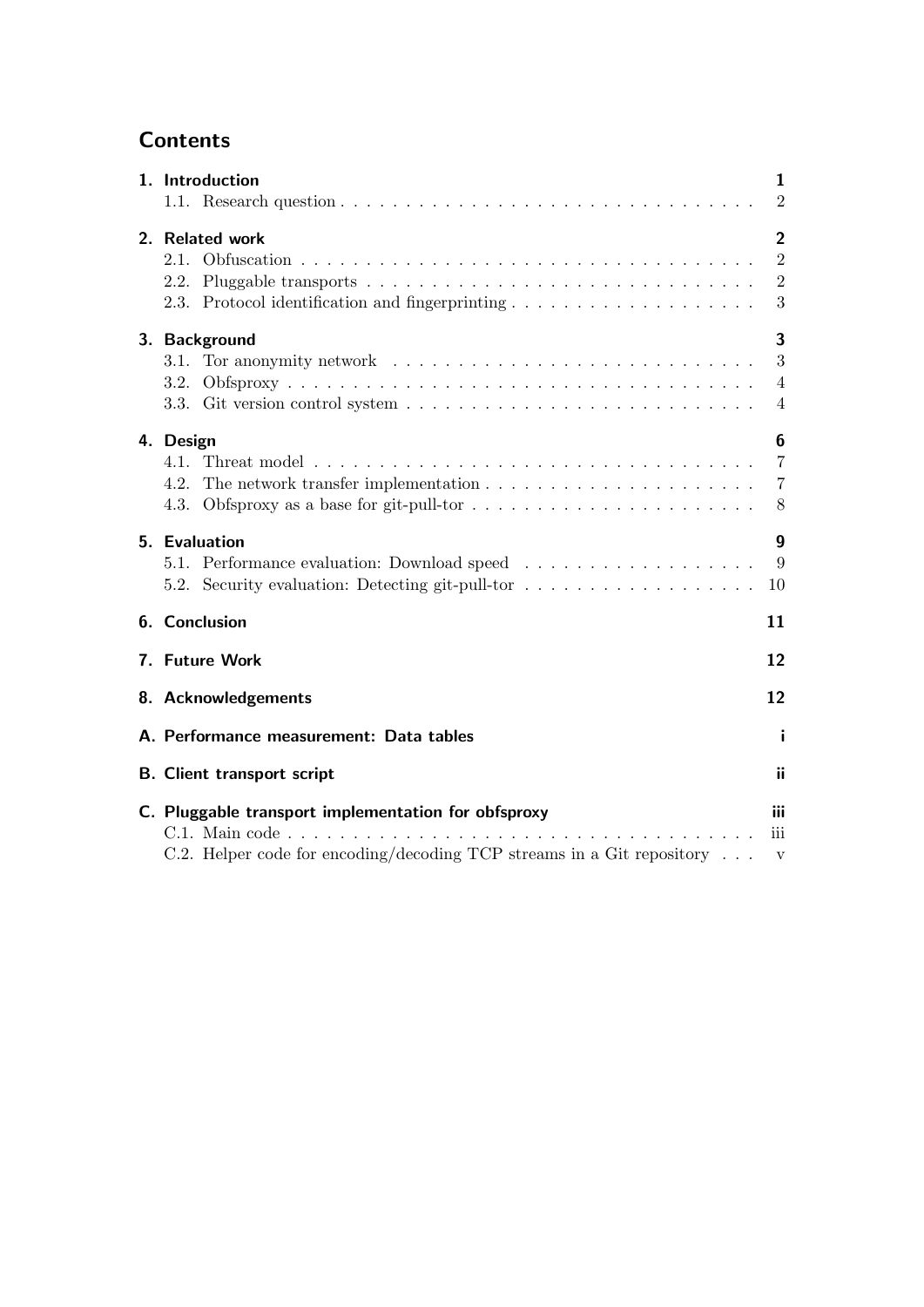## 1. Introduction

Tor is a distributed network of encrypted tunnels for users to route their communications through to provide anonymity. The traffic is encrypted in as many layers as the number of hops it takes through the Tor network, a technique called onion routing [1]. This allows users to use the Internet without their network operator knowing the content or the destination of their communications.

Some network operators do not allow connections to the Tor network and the original method to implement this policy was to block all IP addresses of Tor relays, which are publicly known. This lead to the introduction of bridge relays, which are not listed in the Tor relay directory. Bridge relay operators give out information to users about their bridges in hope that the knowledge doesn't reach the censoring network operators. This has lead to more sophisticated network analysis by censors, using Deep Packet Inspection technology (DPI). The Tor implementation uses  $OpenSSL<sup>1</sup>$  to set up a secure TLS connection but the handshake phase of the protocol makes Tor distinguishable from other applications using OpenSSL.

To combat identification of Tor usage, a feature called pluggable transports [2] was developed. Pluggable transports act as SOCKS proxies<sup>2</sup> through which traffic between the client and bridge is directed. Each pluggable transport needs a client and a bridge implementation, where the traffic is obfuscated before it is sent over the network and de-obfuscated at the other end. Support for pluggable transports was added to Tor to decouple protocol-level obfuscation from the core protocol and make it easier for developers to experiment with novel circumvention methods.

This paper introduces a pluggable transport to hide Tor network traffic as being traffic from usage of the Git program<sup>3</sup>. Firstly, Git is a popular version control system amongst developers who share code, often using publicly available servers. This might make the economic impact of blocking Git traffic indiscriminately too high. Secondly, Git is used to transfer data of various sizes and might therefore fit some of different usage patterns of Tor users.

The remainder of this paper, is structured as follows. Section 2 covers the related research on the subject of obfuscation, pluggable transports and protocol identification. Section 3 provides details into the technology used, namely Git and Tor. Section 4 discusses design decisions made for the prototype pluggable transport as well as implementation details. The performance and censorship resistance of the prototype is evaluated in section 5. The paper concludes with section 6 and suggestions for future work are found in section 7.

<sup>1</sup>http://en.wikipedia.org/wiki/OpenSSL

<sup>2</sup>SOCKS proxies forward TCP and UDP packets from clients to servers. They were originally developed for access control and firewalling purposes but can also serve as a circumvention tool.

<sup>3</sup>http://git-scm.com/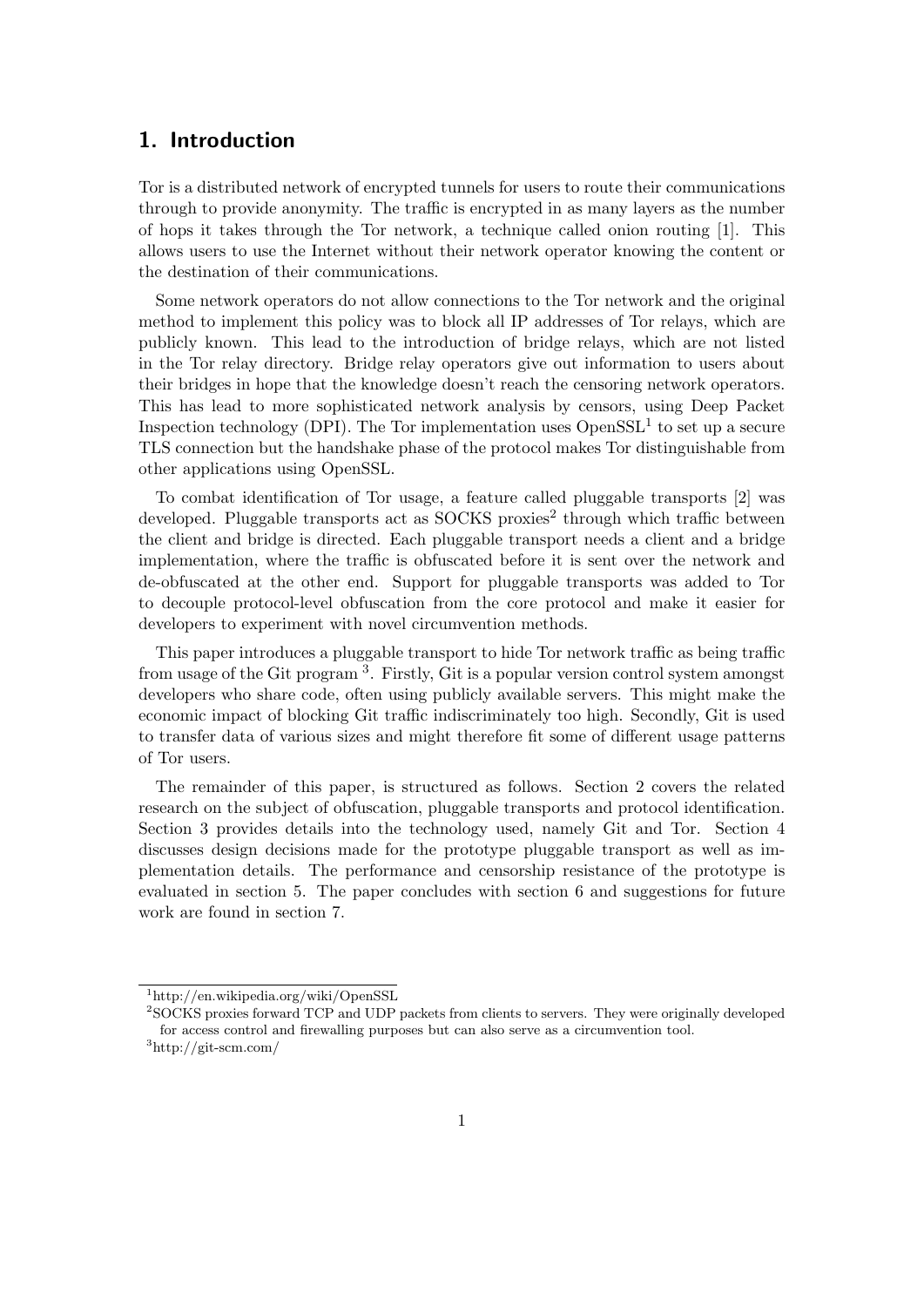#### 1.1. Research question

The main goal of this research is to design and implement a proof of concept pluggable transport which acts like Git. The research questions are the following:

Is it possible to shape Tor traffic in such a way that it resembles to the Git protocol? What methods could a censor apply to identify Tor bridge relays communicating with end users using such an obfuscated protocol?

Additionally, we want to know what the overhead of using git-pull-tor is by measuring throughput and repeat the measurement with no obfuscation.

#### 2. Related work

Previous work has been done in the field of obfuscating Internet protocols and Tor specifically. We provide an overview of some of that work in this section.

#### 2.1. Obfuscation

Obfuscation in general, works toward information hiding with many techniques that are important in a number of areas [3]. The areas that this research is focusing on are Covert channels and Anonymity.

In covert channels there is a message that someone wishes to send secretly. This message is then hidden within a innocuous message. The hiding process involves a secret-key to restrict detection and/or recovery of the embedded data.

With anonymity, the goal is to hide a users identity, by supplying the user with a fake identity, to be used during Internet activities [4]. Tor extends on the basic anonymity, by addressing the issue of IP tracking, giving users a fake IP.

#### 2.2. Pluggable transports

Appelbaum and Mathewson proposed a protocol for handling Tor obfuscation in a general way, called pluggable transports [2]. Since then, pluggable transport support has been adopted by the Tor software and different implementation have surfaced.

This research centers around mimicry of a known protocol to remain hidden from a DPI systems. SkypeMorph, introduced by Moghaddam et al. [5], is an example for this approach. It encapsulates Tor traffic into a connection that resembles Skype video traffic. Another example is **StegoTorus**, introduced by *Weinberg et al.* [6], which disguises Tor traffic from DPI systems by resembling HTTP, Skype and other protocols. Both implementations were investigated by Houmansadr, Brubaker  $\mathcal C$  Shmatikov who found the approach taken to be flawed [7]. The complexity of protocols such as Skype and inter-dependency of sub-protocols makes it very hard to imitate them. Houmansadr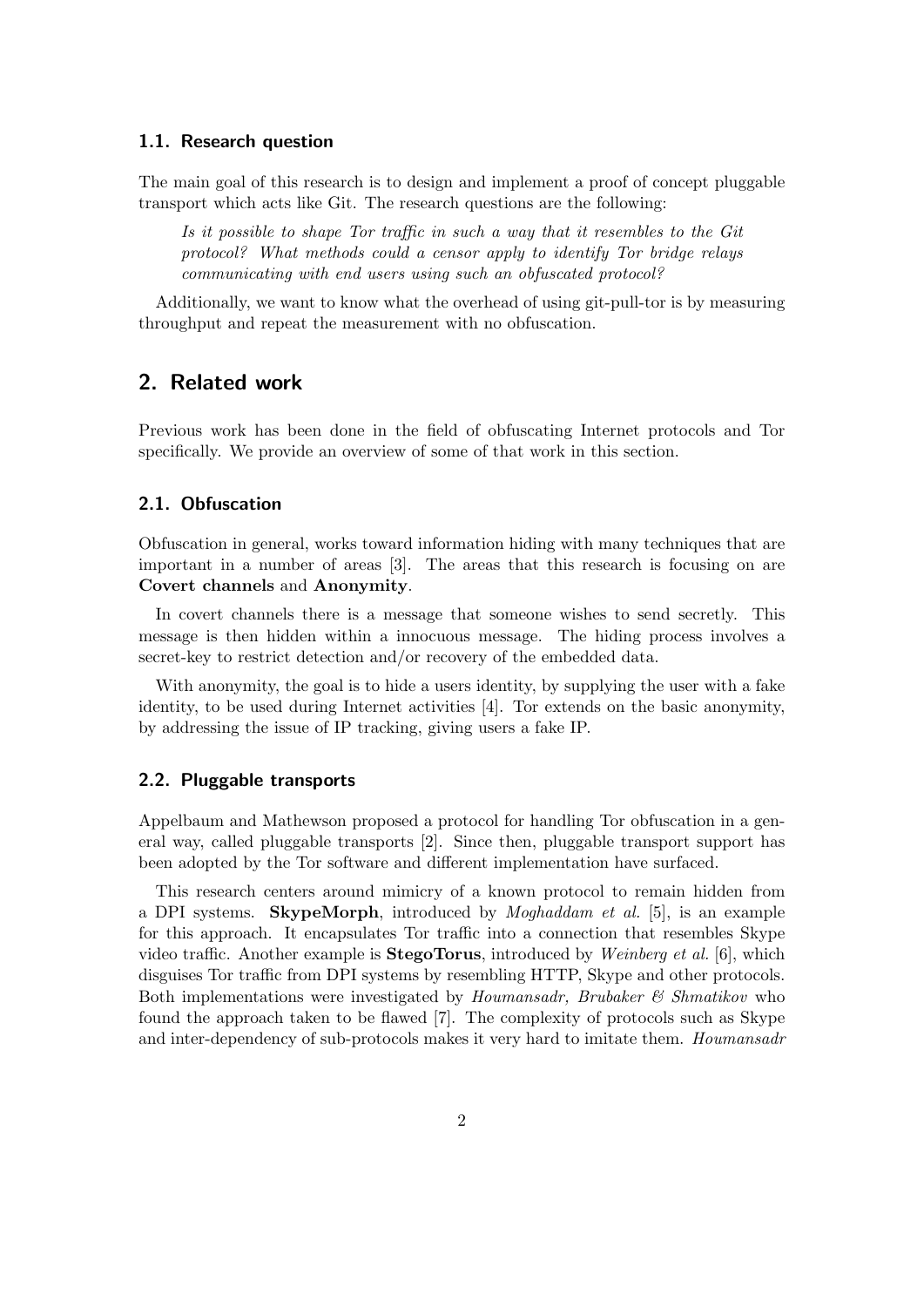et al. argue that specific implementations of protocols must be imitated if protocol mimicry is to be effective.

Another approach to obfuscating the Tor protocol, is to do so without mimicking a specific protocol. Dust, introduced by *Wiley et al.* [8], is such a system. Another example is **ScrambleSuit**, introduced by *Philipp Winter et al* [9]. It is a protocol layer above TCP with the purpose to obfuscate the transported application data.

#### 2.3. Protocol identification and fingerprinting

Protocol identification algorithms, in conjunction with fingerprinting techniques, are widely used to block and filter out unwanted traffic and to restrict Internet access. Encryption mechanisms are often used to circumvent these algorithms, but even then, protocols can be identified by looking at certain parts of the encryption. Gebski et al. [10] developed a method, using a graph-comparison approach, to build profiles of several protocols and classify an unknown encrypted protocol against these profiles using only the visible behaviour of the protocol; meaning time, size and direction of the packets.

Besides identifying protocols, due to certain characteristics, fingerprinting flows can be effective as well. Crotti et al. [11] present a flow classification mechanism based on three properties of an IP packet; size, inter-arrival time and arrival order. A Gaussian filtering operation is used to derive protocol fingerprints and is effective to deal with noise such as jitter and changes in the packet size.

## 3. Background

Our prototype pluggable transport builds on several technologies. This section provides background information into some of them.

#### 3.1. Tor anonymity network

To access the Tor network, a user needs to perform two steps before sending data. In figure  $1(a)$  the first step is shown. A **directory server** is contacted by the user, to obtain information about the topology of the overlay network. The user will receive a list of nodes, in order to build a circuit. These nodes are known as **relay nodes**. They either act as entry, middle or exit node.

Figure 1(b) shows the second step. Each point in the Tor network represents a node. A minimum of three nodes is needed to build a circuit. The first node, known as the entry node, brings the user into the Tor network. Nodes following the entry nodes are known as middle nodes, and extend the circuit. The last node in the circuit is known as the exit node. This node supplies the user of its IP address and hostname, to be used while accessing the Internet.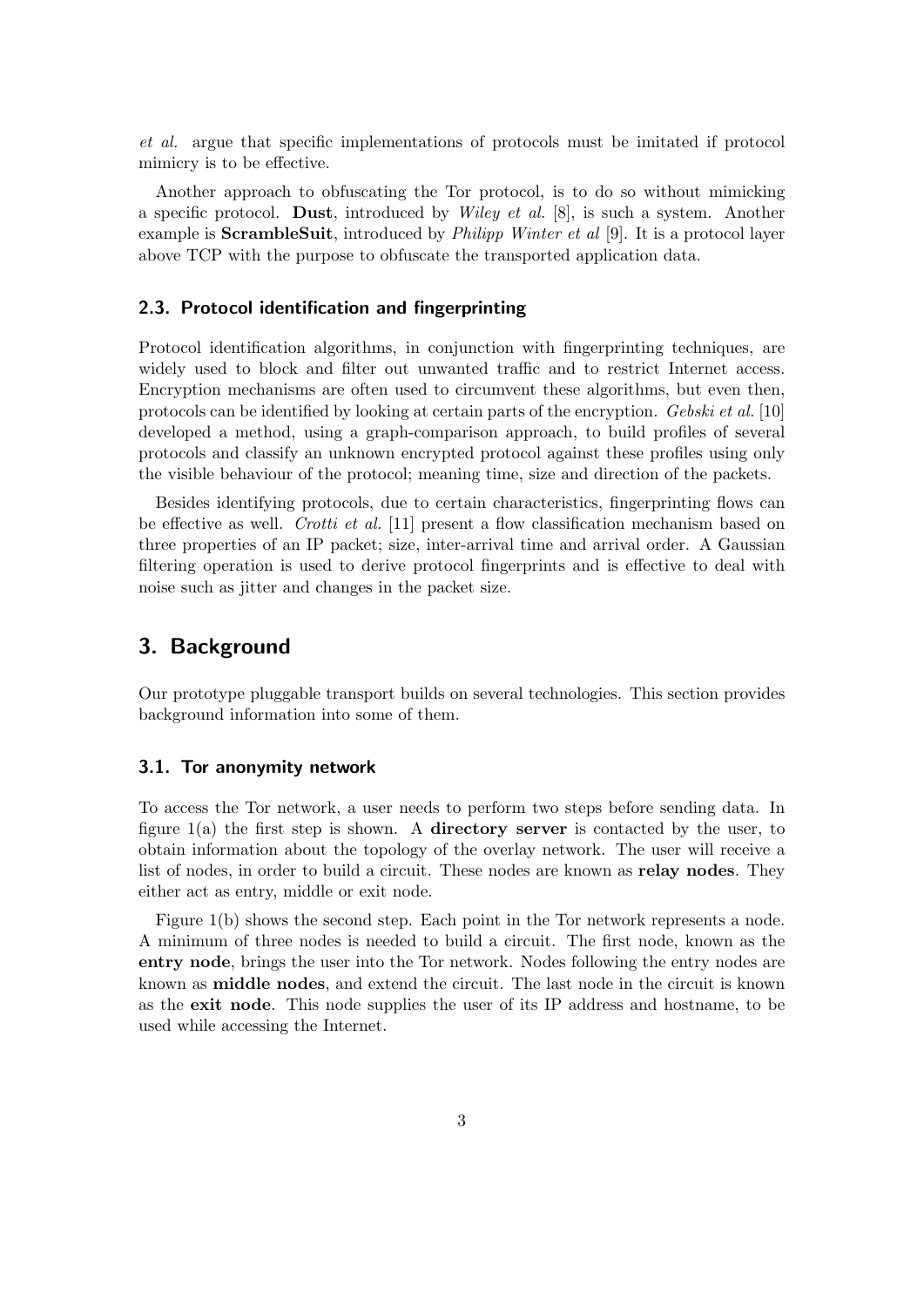

Figure 1: Tor flow diagram: (a) and (b)

To access a website, that is censored in the user's location, the user connects to the Tor network and requests the website. However, the censor connects to the Tor network in order to block Tor nodes. To counter this problem, the Tor project introduced Tor bridges. These are unlisted Tor nodes and can be used as entry points to the Tor network. These bridges are not publicly listed, so users need to request a list of bridges manually [12].

#### 3.2. Obfsproxy

Obfsproxy is name of original implementation of the pluggable transports specification. The software has been reimplemented in Python with extendability in mind and functions as a framework for implementing new pluggable transports. Currently there are two pluggable transports implemented, obfs2 and obfs3. Both transports encrypt the traffic using the AES block cipher <sup>4</sup>. Obfs3 improves upon obfs2 by using Uniform Diffie-Hellman (UniformDH) key exchange to establish a shared key [13]. UniformDH uses public keys with properties similar to random numbers, which makes it harder to detect that an obfs3 protocol handshake is taking place.

Like other pluggable transports, obfsproxy functions as a separate application, independent from Tor. Figure 2 shows how Tor connects to obfsproxy, using the SOCKS protocol. Applications other than Tor can also use the obfsproxy framework by communicating with it using the SOCKS protocol.

#### 3.3. Git version control system

Git is a version control system (VCS), originally created for development of the Linux kernel, and has gained widespread use among software developers since its initial release in 2005. Git is distributed, unlike classic centralized VCSes, which means that developers

<sup>4</sup> https://en.wikipedia.org/wiki/Advanced\_Encryption\_Standard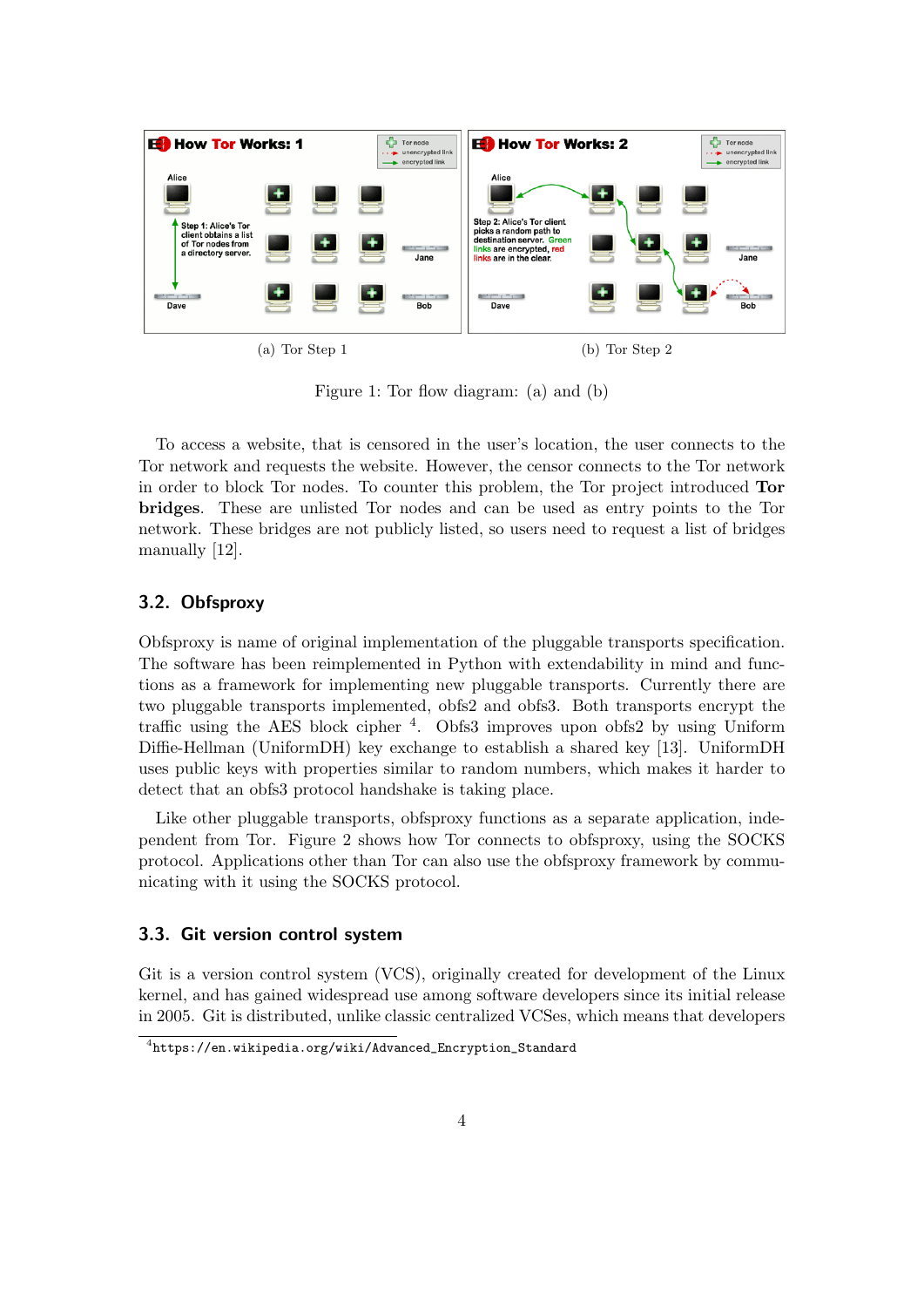

Figure 2: Obfsproxy diagram. (Source: https://www.torproject.org/projects/obfsproxy.html.en)

have the complete history of tracked content and are able exchange data directly between themselves without being bound to using a central VCS server. The distributed nature of Git is not important for this research and the following assumes a setup with a client and a server.

#### 3.3.1. The object store

A Git repository functions as a key-value data store. The key is calculated as a SHA1 hash of the data with an additional header. The header specifies the type of object, size in bytes and ends with a null byte. The SHA1 key is used as a file name to refer to the data as stored on disk. Before storing the data, it is compressed using zlib. Figure 3 shows a high level overview of this process.



Figure 3: Storing a file in a Git repository

Git was developed to manage source code and therefore it needed to be able to represent files and directories in its object store. Objects with file content are called blob objects. A tree object contains a list of SHA1 hash object references, each with an associated file name, type of object (blob or tree) and Unix permissions information. This structure allows file system directories to be represented as Git objects. Other types are commit objects which are used to keep track of revisions of trees and tag objects which are most commonly used to mark commits as releases of the tracked source code.

#### 3.3.2. The Git transfer protocol

The Git network transfer protocol has two modes of operation, upload and download of objects. Figure 4 shows the interaction between the client and the server for those two operations. Figure 4 (a) describes the process when a client fetches data from the server and figure 4 (b) describes the process when a client uploads data to the server.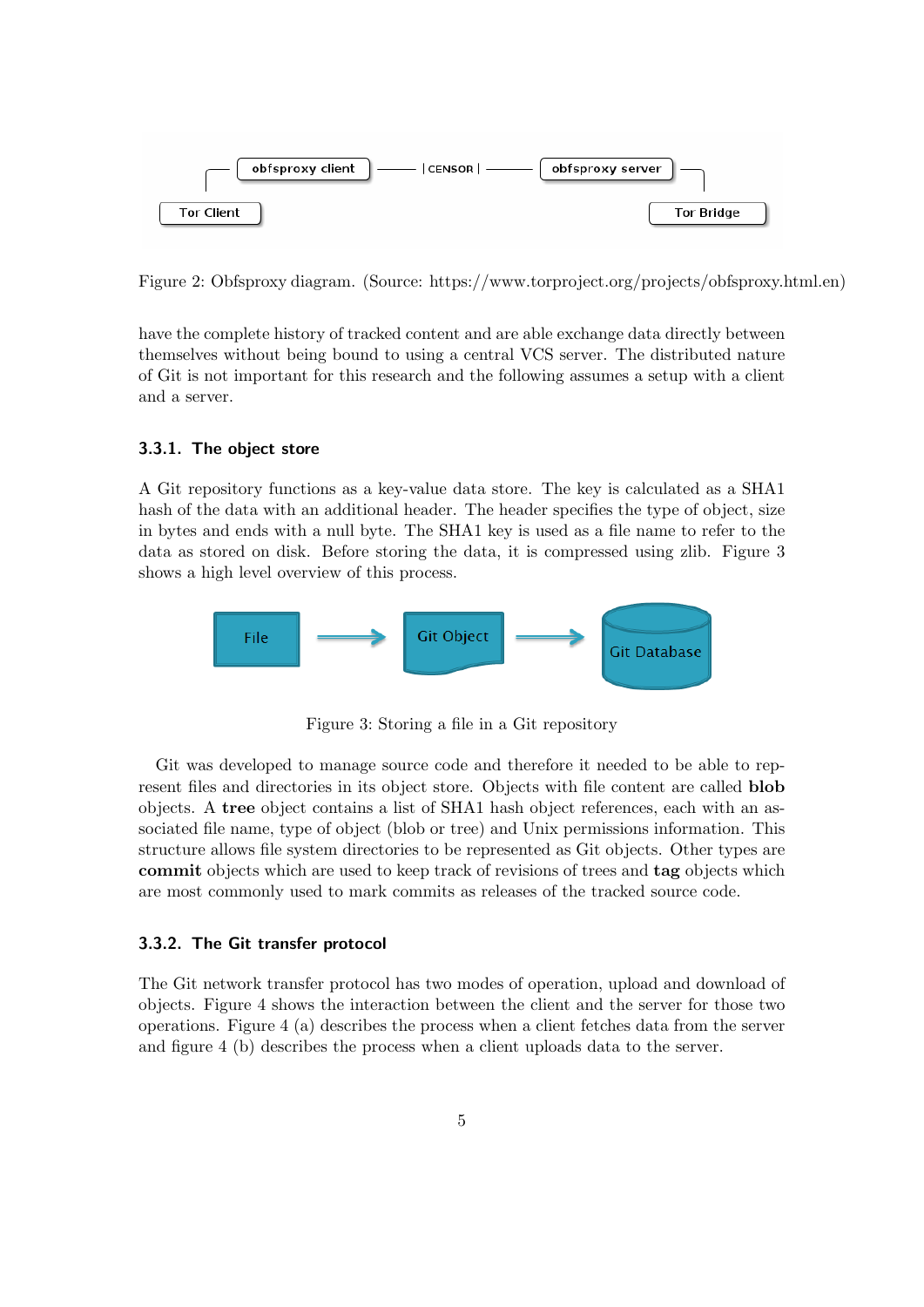

Figure 4: Interaction between a client and a Git server

#### Uploading data

For uploading data to a remote Git repository, the *send-pack* and *receive-pack* processes are used. The former runs on the client-side while the latter runs on the server-side. When the user executes the *git push* command, the *send-pack* process is activated, initiating a TCP connection to the server. This process sends a request to run the receive-pack process on the server. The receive-pack process responds with a list all references<sup>5</sup> it has. From that information, the *send-pack* process is able to determine what commits are available locally but not remotely and sends them to the remote receive-pack process as a compressed file, containing all the objects. Upon receiving, the server responds with a success or failure message.

#### Downloading data

The download operation is similar as uploading. When the *git pull* command is executed on the client machine, the fetch-pack process is activated, initiating a TCP connection to the server. A request is sent to the server, to run the upload-pack process on the server which returns a list of all the references available in the repository. The fetchpack process looks at which objects are locally present and responds to the server with the objects that are missing. The server responds by running the upload-pack process, which begins sending a file containing all the requested objects.

## 4. Design

This section starts by defining a threat model and from there, technical decisions for the prototype pluggable transport design are explained.

<sup>5</sup>A reference is a pointer to a commit which is important to keep track of, such as the latest commit.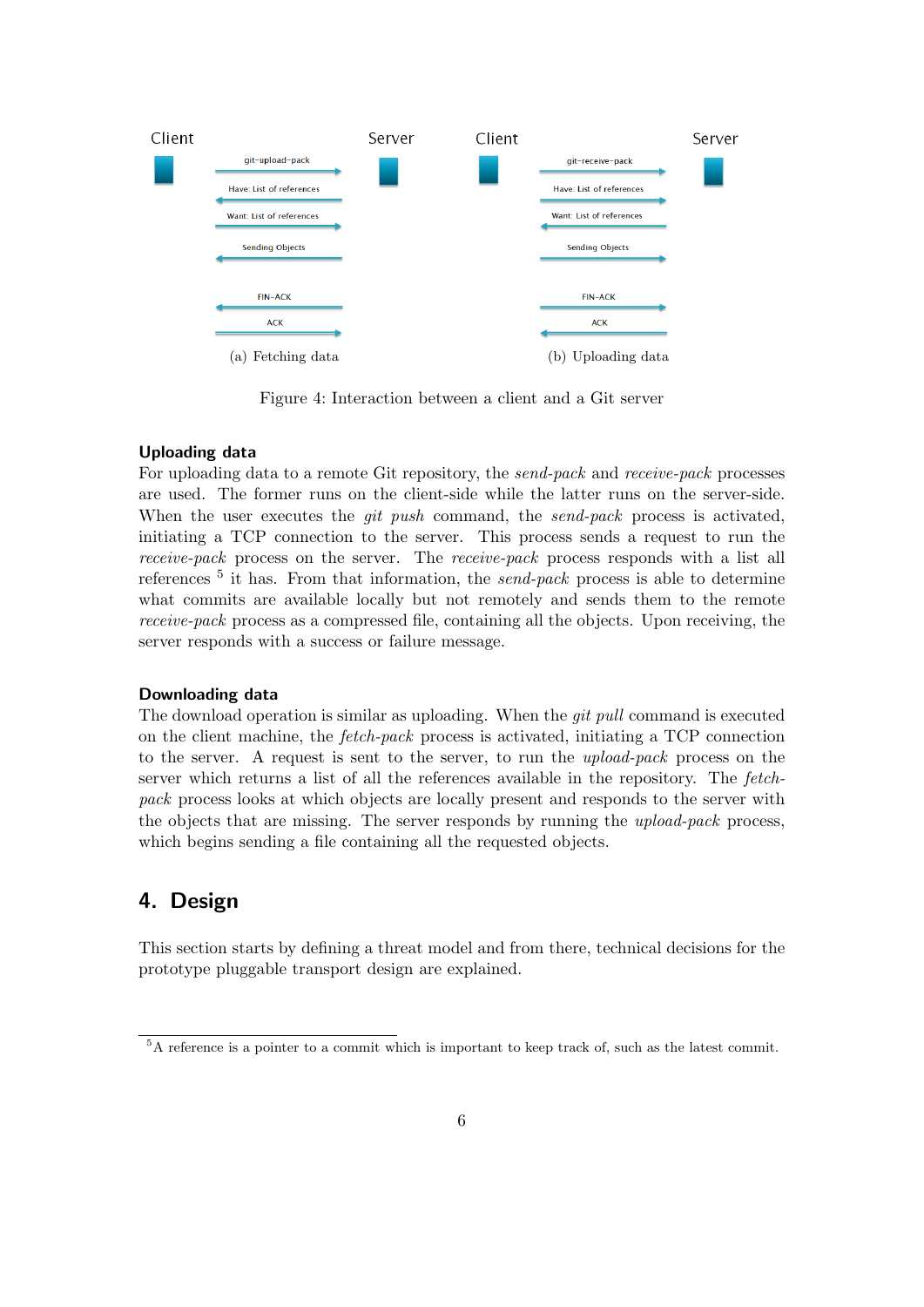#### 4.1. Threat model

The adversary (or censor) in the proposed model is an Internet Service Provider (ISP) or a state-level authority with control of the national network. The censor keeps a list of undesired Internet services outside of the network under its control and blocks access to them based on IP addresses of servers and by forging DNS replies. Such undesired services include the Tor relays that are listed in the public Tor Directory. The threat model assumes that the censor does not go as far as white listing acceptable services and block everything else. The maintenance cost of keeping such a list up-to-date and the cost related to delayed access to services in the process of being white listed is assumed to be too high. The censor does not have control over users' computers or software installed on them.

For blocking unknown yet undesired services such as Virtual Private Networks (VPNs) or Tor bridge outside of its network, the censor monitors connections crossing the boundary of its network. The following methods are used to detect connections to undesired services:

- Deep packet inspection (DPI) allows the censor to do pattern analysis on application protocols and drop the connection when there is a positive match. This requires predefined rules for each protocol.
- Active probing is used when it is not possible to construct a DPI pattern rule that unambiguously detects a connection to an offending service. This can be the case when the DPI software detects a TLS connection but cannot know if the underlying protocol is acceptable or not, such as a connection to a Tor bridge. The censor then connects to the possible Tor bridge and checks if it speaks the Tor protocol.

Statistical analysis such as size of packets and inter-arrival times.

The aim of this project is to obfuscate the Tor protocol to bypass pattern analysis. The strategy applied is mimicking an existing protocol, and the assumption is that the censor does not want to block Git entirely.

#### 4.2. The network transfer implementation

To perform the actual network transfer, we decided to use the Git program<sup>6</sup> to do the heavy lifting and not implement network protocols ourselves. This is done to maximize the correctness of our mimicry and make network traffic analyses harder, as recommended by *Houmansadr et al.* [7]. An additional benefit is that the Git program supports four transport protocol, HTTP, HTTPS, SSH in addition to its own Git protocol.

We assume that the client cannot accept incoming TCP connections, because of a

 $6$ www.git-scm.com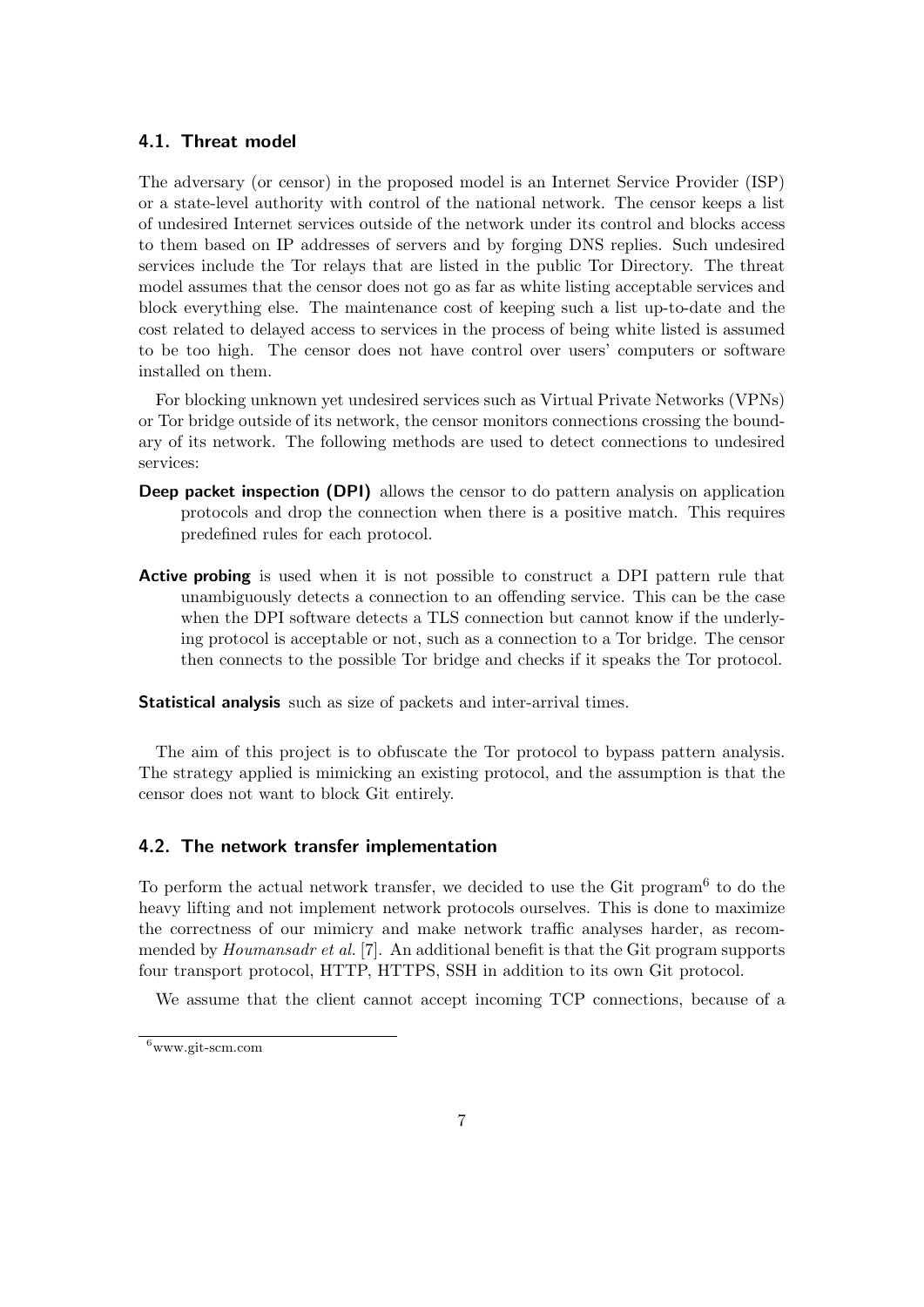NAT configuration or otherwise. This means that the client has to initiate sending and receiving of data. The prototype, running on a client machine, comes with a script that runs in the background and periodically sends and receives data from the bridge. The transfer script can be found in Appendix B.

#### 4.3. Obfsproxy as a base for git-pull-tor

We decided to base our pluggable transport on obfsproxy, which is described in section 3.2. We modified the obfsproxy dummy transport to our needs. The dummy transport does nothing more than passing the TCP stream unmodified between a Tor client and a bridge.

Our use of obfsproxy was a bit unorthodox. Usually, an obfsproxy client makes a TCP connection to an obfsproxy bridge and over that TCP connection they communicate using one of the supported obfuscation protocols. Since we decided to let the Git program take care of the network transfer, we did not need to have obfsproxy set up a TCP connection to the bridge. To simplify prototype development, we decided to use the TCP connection as a 'hello' message from the client, to tell the bridge to start monitoring its Git repository for incoming data. This TCP connection is kept alive without sending any data packets while the obfsproxy client and bridge communicate over Git. This produces a recognizable pattern of a TCP three-way handshake followed by Git traffic on another port and should be replaced in future revisions of git-pull-tor. That could be done by encoding the connection handshake and tear-down in a Git repository, just as currently is done with the TCP stream.

Obfsproxy implements its pluggable transports with the help of  $Twisted<sup>7</sup>$ , an eventbased network programming framework, which has semantics that separate protocols from the underlaying transport layer. The pluggable transport receives the TCP stream from Tor in variable length chunks, and provides the chunk as a parameter to its receivedUpstream method which is executed every time such a chunk is received. In the case of git-pull-tor, the receivedUpstream method creates a commit in a Git repository that includes only one file with the content of the chunk from the TCP stream. Each commit is linked to the previous one and can queue up in the Git repository for the other end to process. At the same, a thread runs in the background that monitors the Git repository for incoming commits, processes them in a chronological order and executes the receivedDownstream method which relays them to the TCP connection to Tor.

The full Python code for our pluggable transport can be found in Appendix C.

<sup>7</sup>https://twistedmatrix.com/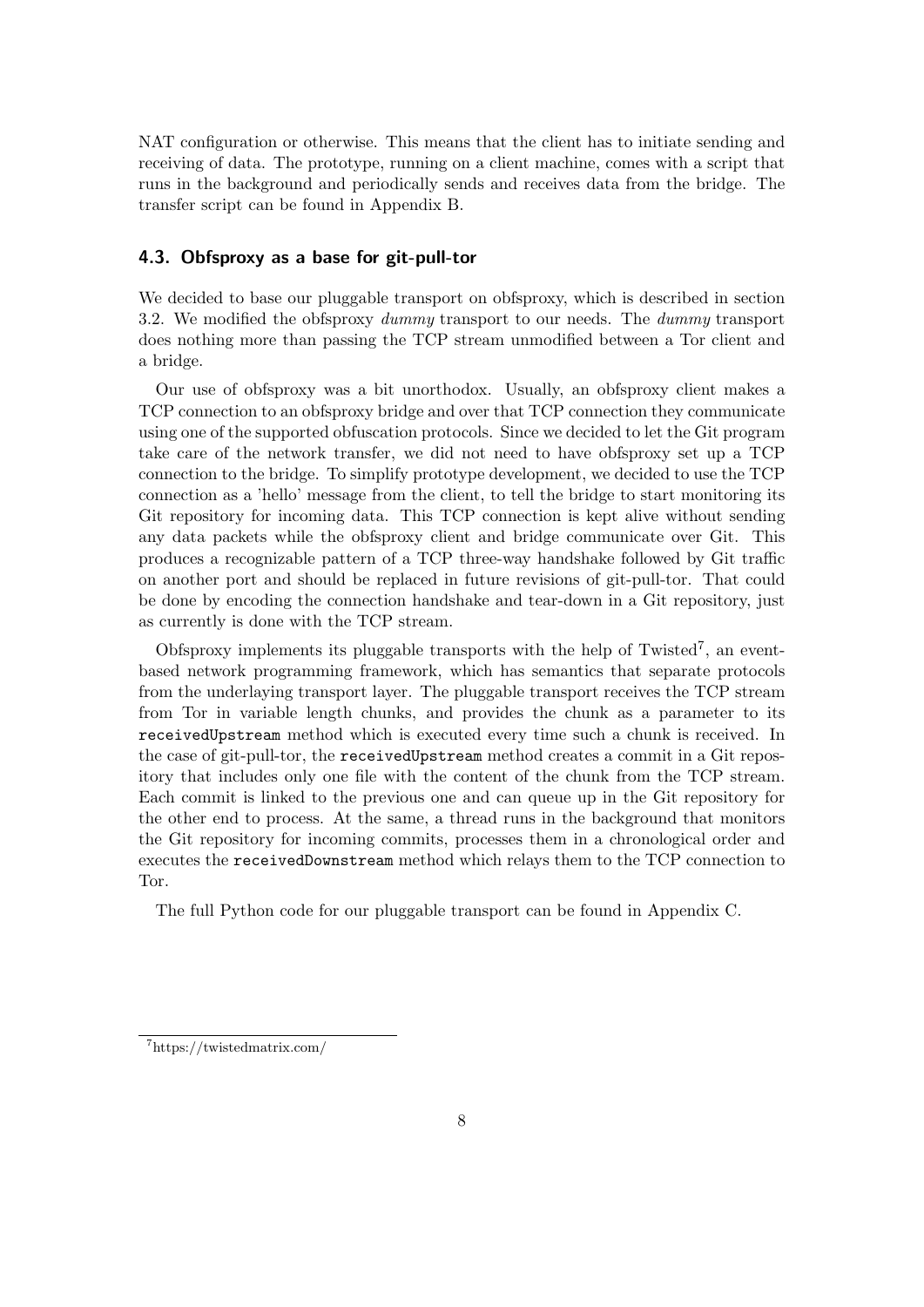## 5. Evaluation

Once the prototype was in a working condition, we carried out performance measurements and further security analysis.

#### 5.1. Performance evaluation: Download speed

An experiment was conducted to get insight into how well it performed. An Ubuntu 12.04 server was configured to run Tor version 0.2.4.12-alpha as a bridge. Obfsproxy with git-pull-tor support was installed along with an OpenSSH server. The client was a Lenovo T410 laptop with Ubuntu 13.04, running the same Tor and obfsproxy versions in addition to an OpenSSH client and the curl downloading tool. The transport script from Appendix B was configured to connect to the remote Git repository using SSH.

The experiment measures the time it takes to download a 10 MB file using curl with four different settings:

- Tor was configured to use the bridge and the obfsproxy git-pull-tor pluggable transport. Curl used the Tor SOCKS proxy.
- Tor was configured to use the bridge and the obfsproxy dummy pluggable transport. Curl used the Tor SOCKS proxy.
- Obfsproxy was configured to use git-pull-tor pluggable transport. Curl used the obfsproxy SOCKS proxy.
- Obfsproxy was configured to use the *dummy* pluggable transport. Curl used the obfsproxy SOCKS proxy.

Measurements for each of the four settings were repeated 10 times. The results are depicted in figure 5 and the full results of the experiment can be found in Appendix A. It is worth noting that the download failed half of the time for the first setting. The reason for this is unknown but a bug in git-pull-tor could be an explanation.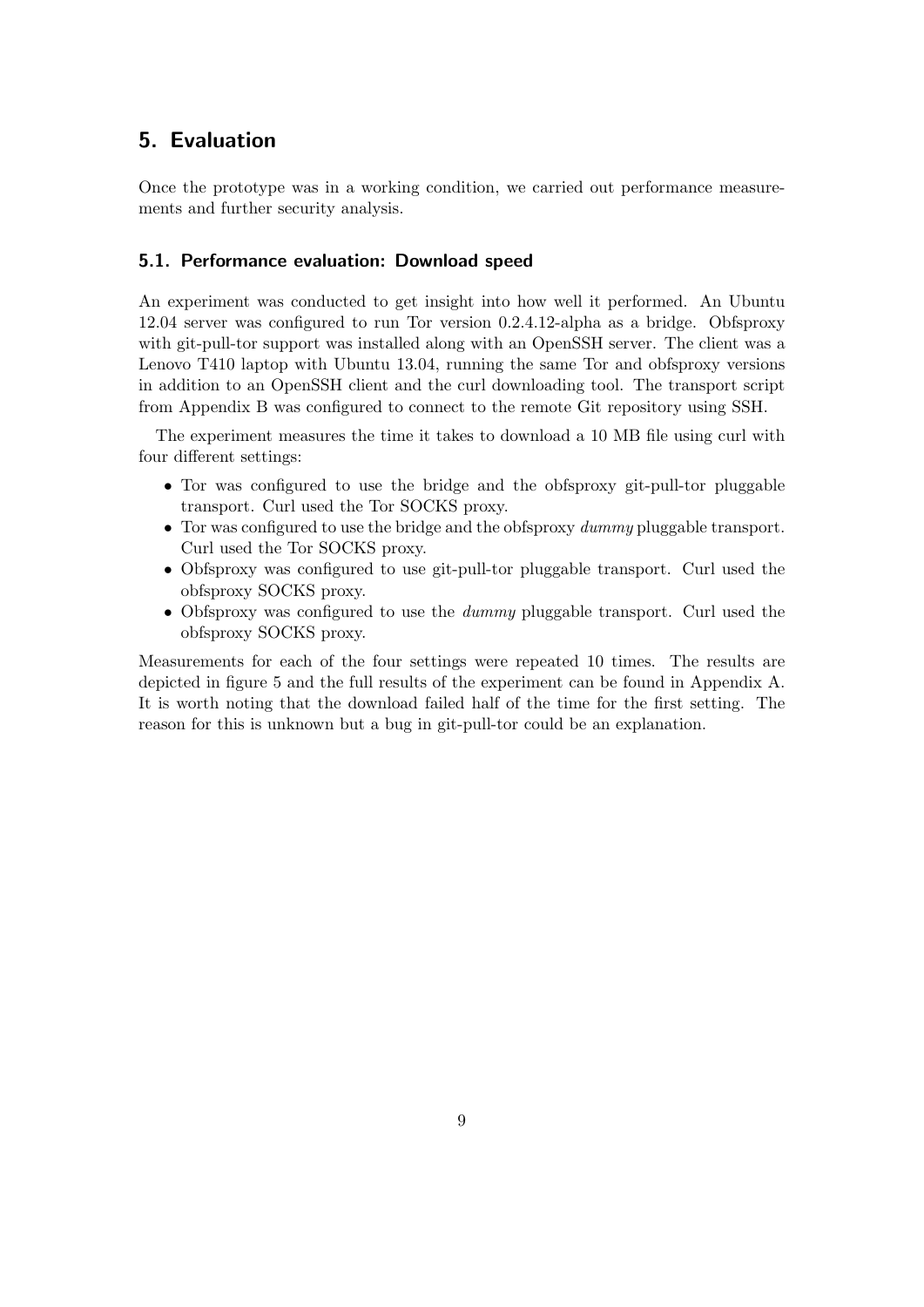

Figure 5: Download speed comparison of different methods of downloading a 10MB file. The current prototype running over Tor is significantly slower than a direct download of a file.

#### 5.2. Security evaluation: Detecting git-pull-tor

Thorough analysis of possible ways to censor git-pull-tor could not be conducted within the time frame of this research. We did, however, compare git-pull-tor to "Requirements for parrot circumvention" as put forward by *Houmansadr et al.* [7]:

- Mimicking the protocol in its entirety including side protocols and their interdependence. Houmansadr et al. go further and recommend the approach we took; use an existing implementation which embeds the payload because of complexities involved in recreating protocols faithfully. We selected a simple protocol with only one optional side protocol, DNS. We have not researched if a lack of a DNS request when Git traffic is detected should be considered an alarm in a censoring DPI system.
- Mimicking implementation specific artifacts and error handling is done correctly because of the same reason, we use a previous protocol implementation.
- Mimicking typical traffic including traffic patterns generated by typical user behavior. We have not researched what can be considered typical Git traffic, neither generally nor withing a specific censored network. We have not researched which versions of the Git programs are popular and should therefore be used. Still, we think is the weakest point of git-pull-tor because the high frequency of git push and pull traffic. The current version of the transport script sends data to the bridge and fetches data from it in repeated cycles which produces very unique traffic pattern.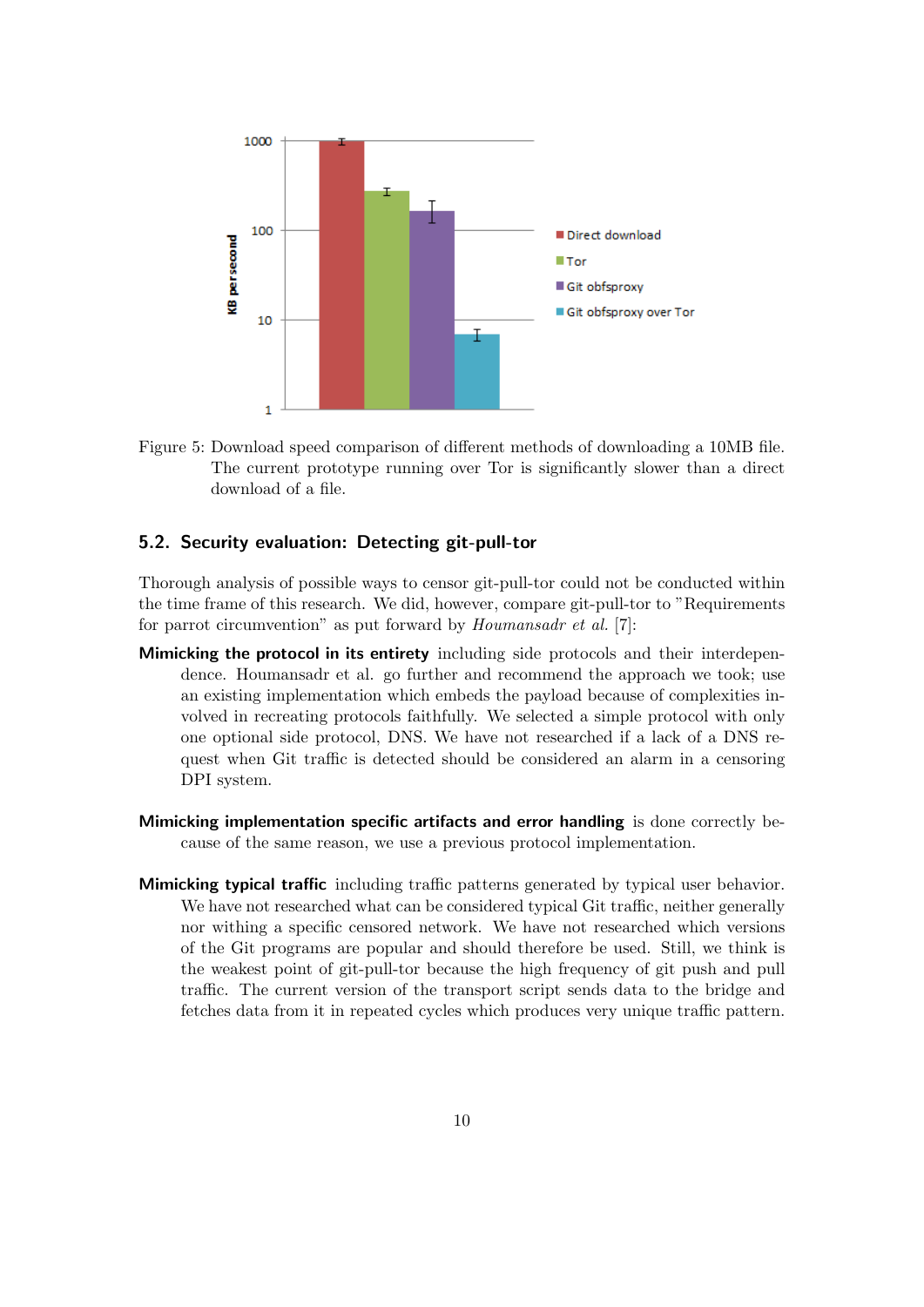The following weaknesses of git-pull-tor are also of notice:

- The HTTP and Git protocol transport mechanisms don't encrypt the payload. The payload is compressed and a capable censor could decompress it on the fly and do DPI analysis on the content. A censor will probably first try other methods to block git-pull-tor since since decompression adds load to the DPI system. An additional layer of obfuscation which makes the payload look more like content of normal git objects, such as source code.
- **Payload is written to disk.** The current version of our pluggable transport writes the payload TCP stream to Git repositories at both the client and the bridge. It is relatively easy add support for deleting this data but even then it might reveal a lot of forensic information for an investigator who might be able to reconstruct the entire communication between a client and a bridge. This data will encrypted when used with Tor but if git-pull-tor is used as SOCKS proxy to transfer plaintext information such as HTTP traffic, the user's privacy might get completely breached.

## 6. Conclusion

This paper presents git-pull-tor, a pluggable transport for Tor that disguises communications as Git traffic. As with other circumvention technology, git-pull-tor will work as long as it is not being targeted censors. Once the decision has been made to try to block it, time and resources are required.

A key feature the use of an existing program to transfer the payload traffic, and thus it limits the possibilities of fingerprinting based on inaccurate implementation of the network protocol. However, the usage of the protocol can look suspicious in the eye of a censor as continual polling is unusual for Git usage such as software development.

Performance measurements show that the prototype offers lower throughput than the use of plain Tor. However, the bit rate is enough to facilitate browsing text-based or low-visual-enhanced websites. This could be improved with further optimizations.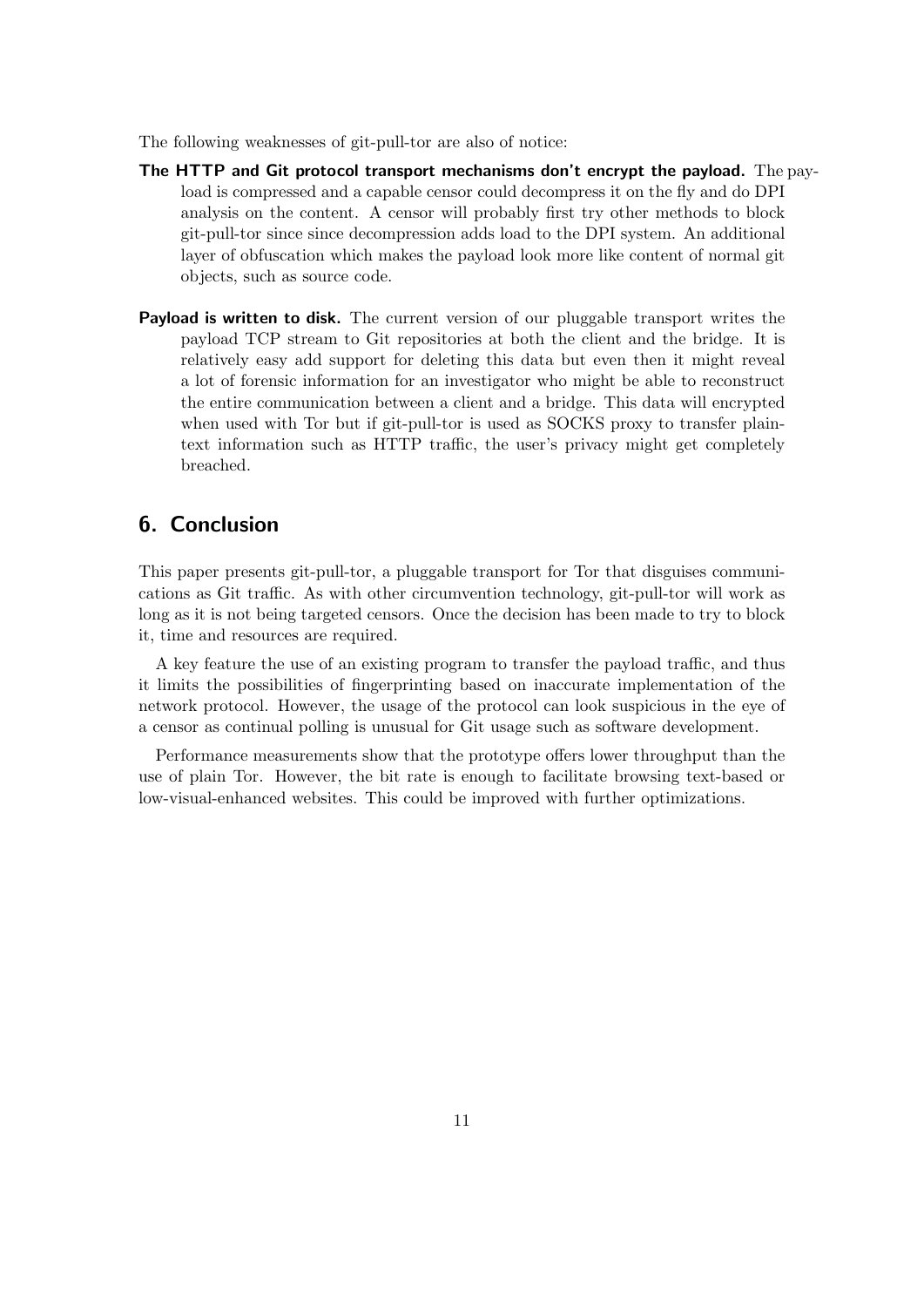## 7. Future Work

The current prototype of git-pull-tor is in its infancy. Future development and discussion of its viability will take place at: https://trac.torproject.org/projects/tor/ticket/9192

The following are ideas for additional features to the pluggable transport, in case it will be included into the obfsproxy framework.

- Eliminate disk writes. As mentioned in section 5.2, disk writes are unwanted in certain situations. If the Git program would be modified to work with repositories in memory, these disk writes would be eliminated.
- Make use of public Git servers for relaying traffic. Users can be blocked from directly accessing bridges but still be able to connect to public Git hosting providers. This could be used for relaying the traffic between the user and the bridge. This comes with additional performance issues and the same disk writing problems as previously discussed.
- Layered obfuscation. An additional layer of obfuscation could be useful if censors start uncompressing the HTTP & Git protocol traffic for identification. This layer could be in the form of encoding the payload to look like source code or other acceptable data.

## 8. Acknowledgements

We would like to thank our supervisor, Henri Hambartsumyan, for his feedback, support and review of the paper. We would also like to thank the rest of the team at Deloitte Risk Services Netherlands for their input, in particular Daan Muller for reviewing a draft version.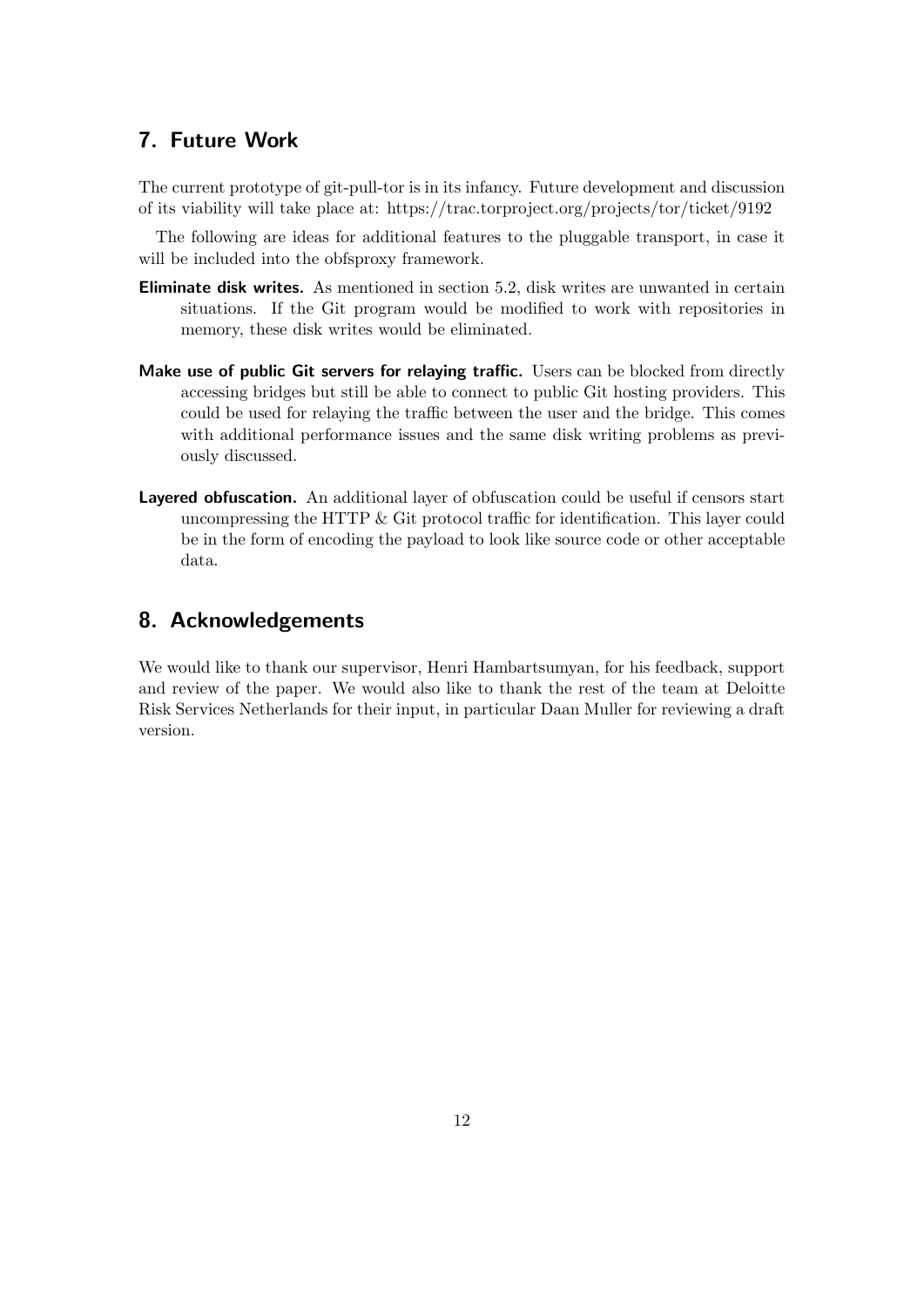## **References**

- [1] David Goldschlag, Michael Reed, and Paul Syverson. Onion routing for Anonymous and Private Internet Connections. Communications of the ACM, 42(2):39–41, 1999.
- [2] Appelbaum J. and Mathewson Nick. Proposal: Pluggable transports for circumvention. https://gitweb.torproject.org/torspec.git/blob/HEAD:/proposals/ 180-pluggable-transport.txt. Accessed: 2013-06.
- [3] Fabien AP Petitcolas, Ross J Anderson, and Markus G Kuhn. Information hiding-a survey. Proceedings of the IEEE, 87(7):1062–1078, 1999.
- [4] Jacob Palme and Mikael Berglund. Anonymity on the Internet. Retrieved August, 15, 2009.
- [5] Hooman Mohajeri Moghaddam, Baiyu Li, Mohammad Derakhshani, and Ian Goldberg. Skypemorph: Protocol Obfuscation for Tor Bridges. In Proceedings of the 2012 ACM conference on Computer and communications security. ACM, 2012.
- [6] Zachary Weinberg, Jeffrey Wang, Vinod Yegneswaran, Linda Briesemeister, Steven Cheung, Frank Wang, and Dan Boneh. StegoTorus: A Camouflage Proxy for the Tor Anonymity System. In Proceedings of the 2012 ACM conference on Computer and communications security, pages 109–120. ACM, 2012.
- [7] Amir Houmansadr, Chad Brubaker, and Vitaly Shmatikov. The Parrot is Dead: Observing unobservable network communications. In Proceedings of the 2013 IEEE Symposium on Security and Privacy, 2013.
- [8] Brandon Wiley. Dust: A Blocking-Resistant Internet Transport Protocol. 2011.
- [9] Philipp Winter, Tobias Pulls, and Juergen Fuss. ScrambleSuit: A Polymorph Network Protocol to Circumvent Censorship. arXiv preprint arXiv:1305.3199, 2013.
- [10] Matthew Gebski, Alex Penev, and Raymond K Wong. Protocol identification of encrypted network traffic. In Web Intelligence, 2006. WI 2006. IEEE/WIC/ACM International Conference on, pages 957–960. IEEE, 2006.
- [11] Manuel Crotti, Maurizio Dusi, Francesco Gringoli, and Luca Salgarelli. Traffic classification through simple statistical fingerprinting. In ACM SIGCOMM Computer Communication, volume 37.1, pages 5–16. ACM, 2007.
- [12] Gibson Aaron. The Tor Project: The bridge distribution database. https:// bridges.torproject.org/. Accessed: 2013-06.
- [13] Dan Boneh. The decision Diffie-Hellman problem. pages 48–63, 1998.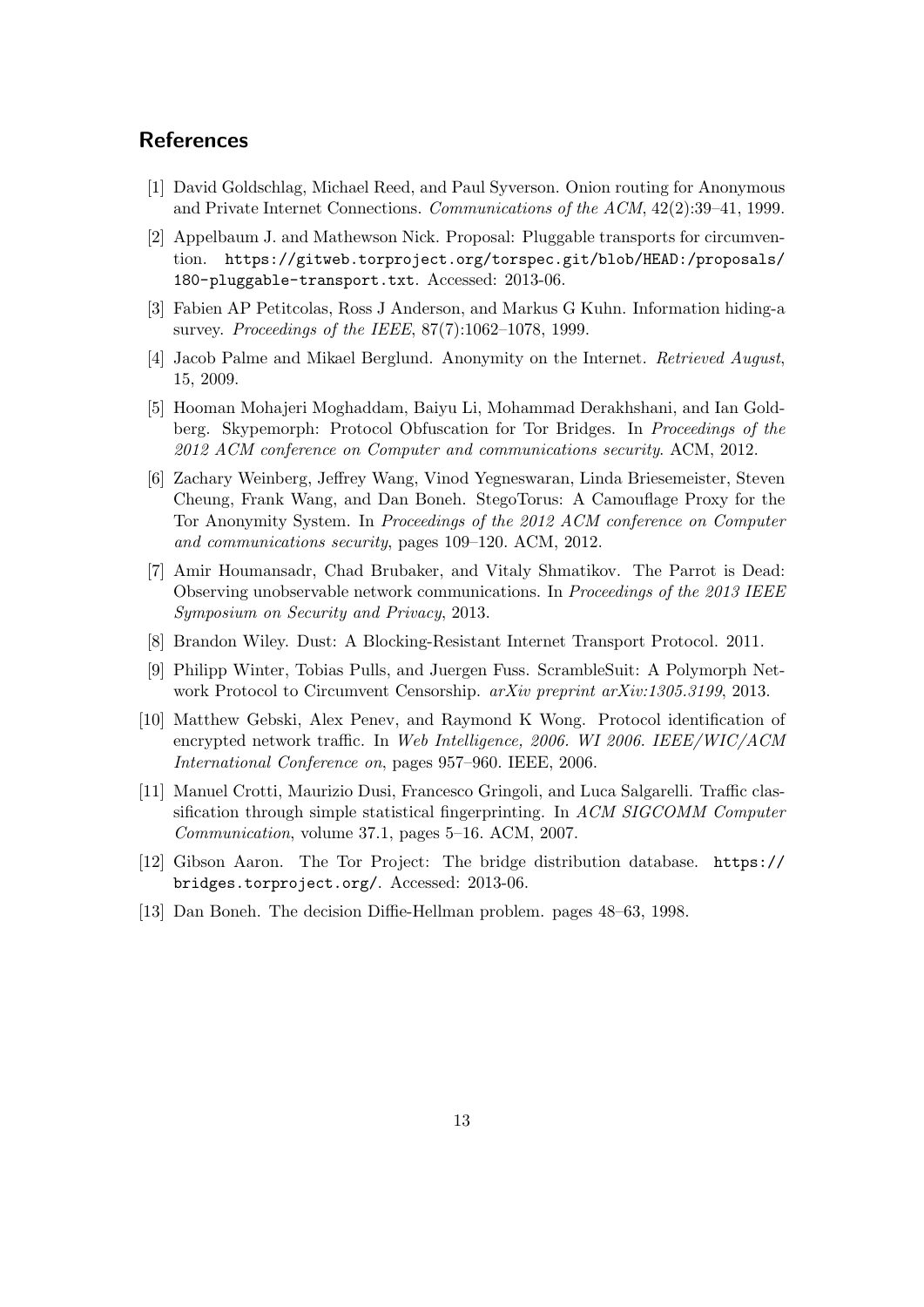|                           | obfsproxy   | <b>Tor</b>  | git-pull-tor | git-pull-tor |
|---------------------------|-------------|-------------|--------------|--------------|
|                           | with dummy  |             |              | over Tor     |
| Round 1                   | 9,148       | 41,397      | 48,439       | 1149,024     |
| Round 2                   | 8,897       | 33,579      | 46,051       | failed       |
| Round 3                   | 10,36       | 36,296      | 149,709      | 1634,239     |
| Round 4                   | 9,415       | 34,494      | 55,331       | 1397,613     |
| Round 5                   | 12,392      | 37,71       | 69,373       | 1432,368     |
| Round 6                   | 9,944       | 39,396      | 45,571       | failed       |
| Round 7                   | 10,253      | 39,268      | 50,99        | failed       |
| Round 8                   | 10,376      | 30,968      | 69,997       | 1656,274     |
| Round 9                   | 10,248      | 38,3        | 72,127       | failed       |
| Round 10                  | 9,746       | 31,912      | 52,733       | failed       |
| Average                   | 10,0779     | 36,332      | 66,0321      | 1453,9036    |
| <b>Standard Deviation</b> | 0,966658557 | 3,475338033 | 31,11076262  | 206,1908215  |

## A. Performance measurement: Data tables

Table 1: Duration of downloads in seconds: Download using a dummy obfsproxy, download over Tor, git-pull-tor and git-pull-tor over Tor.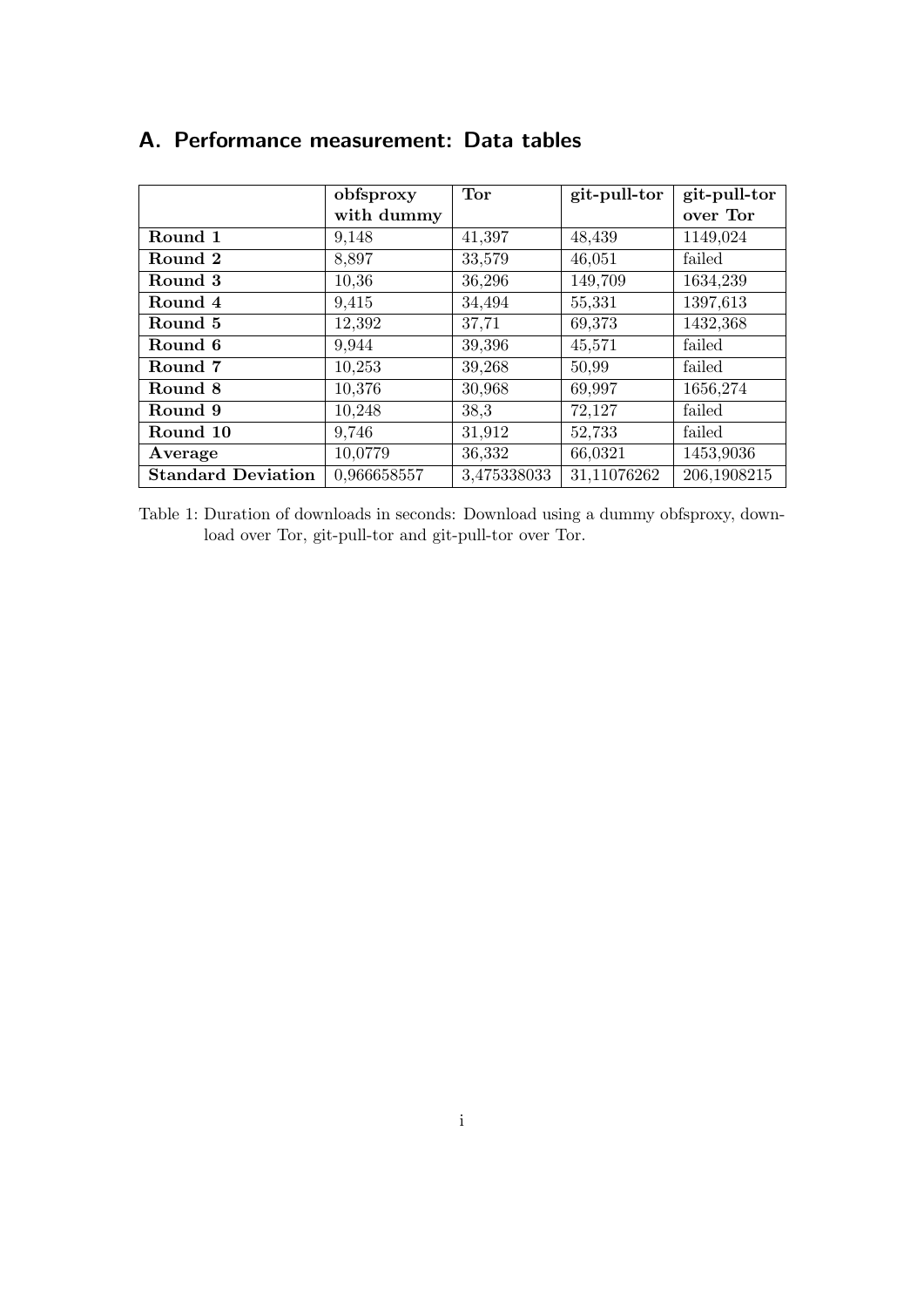## B. Client transport script

 $\# ! / b in / b a sh$ 

```
REMOTE= user@bridge .example.com :/ tmp/gittor
GITDIR=/ tmp/gittor
git −−git−dir=$GITDIR remote rm origin
git −−git−dir=$GITDIR remote add origin $REMOTE
git −−git−dir=$GITDIR prune
while true;
do
  git --git-dir=$GITDIR \
    push −f origin refs/heads /∗: refs/remotes/origin /∗
  git --git-dir=$GITDIR \
    fetch −f origin refs/heads /∗: refs/remotes/origin /∗
done
```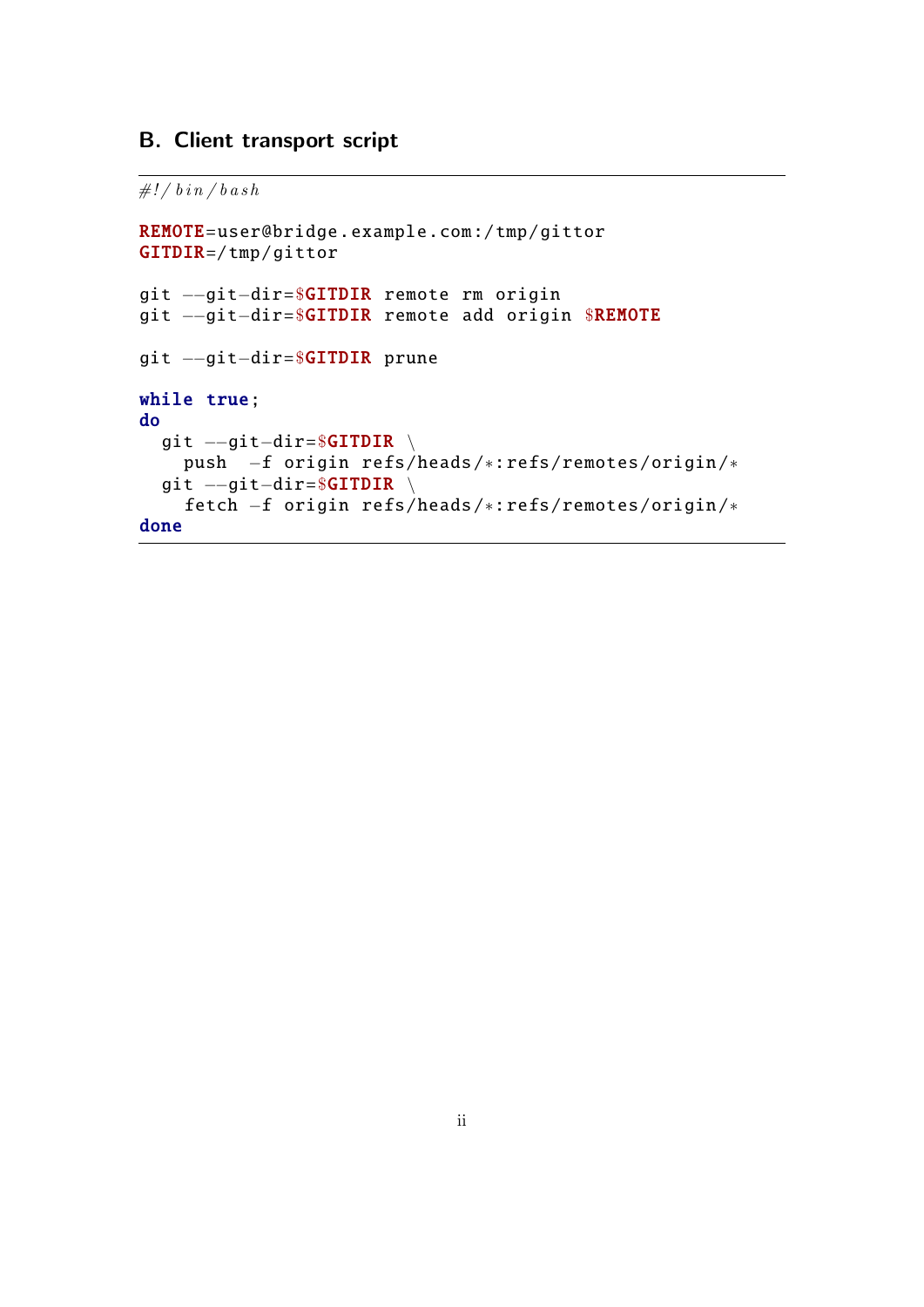### C. Pluggable transport implementation for obfsproxy

#### C.1. Main code

```
" " " This module contains an implementation of the 'qit' transform of a matrix. " " " "from twisted.internet import reactor
import obfsproxy .common.log as logging
from obfsproxy.transports.base import BaseTransport
from obfsproxy .network. gitbuffer import GitBuffer
import string, random, thread, threading
log = logging. get obfslogger ()
gitPollingThreadLock = threading .Lock ()
KeepGitPollingAlive = False
class GitTransport (BaseTransport):
  ,,,,,
  Implements the git protocol. A protocol that simply proxies data
  with out \; obfuscating \; them." " "
  def _init(self, isBridge):
    self.path = '/tmp/gittor'self.gitbuffer = GitBuffer(isBridge, self.path)def handshake (self, circuit):
    " " "
    The Circuit 'circuit' was completed, and this is a good time
    to do your transport -s pecific handshake on its downstream side.
    ,,,,,
    # ensure there is only one thread runningglobal gitPollingThreadLock
    global KeepGitPollingAlive
    KeepGitPollingAlive = False
    \#wait until the while loop in the polling thread is done
    gitPollingThreadLock .acquire ()
    KeepGitPollingAlive = True
    # start polling in the background
    thread.start_new_thread(self.__thread_gitPolling, (circuit,))
```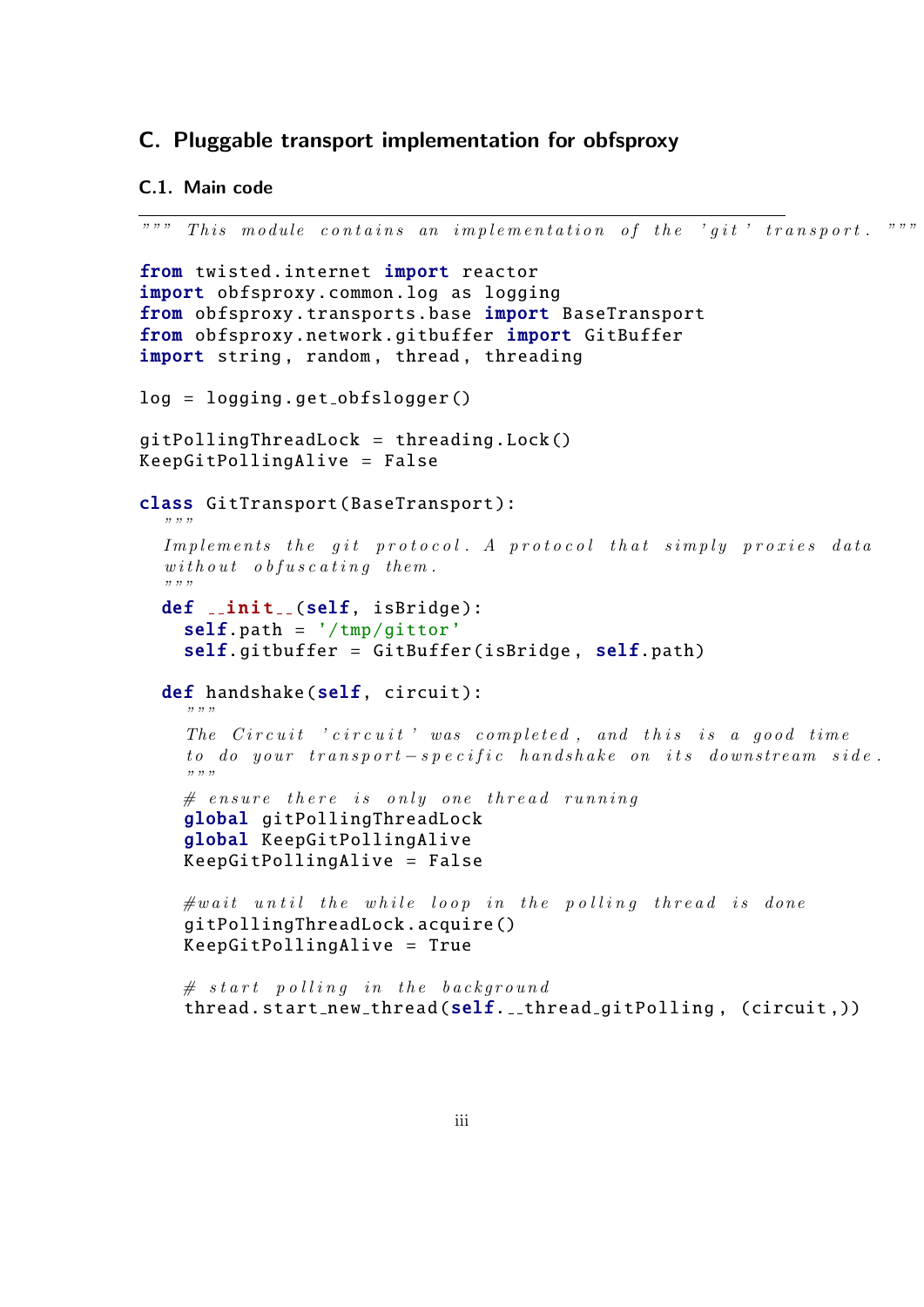```
def __thread_gitPolling (self, circuit):
    global gitPollingThreadLock
    global KeepGitPollingAlive
    try:
      while KeepGitPollingAlive and not circuit.closed:
        stack = self. gitbuffer. readStack()
        while stack:
          reactor. callFromThread (circuit.upstream.write , stack.pop ())
      self. gitbuffer .cleanup ()
    except Exception as e:
      log.debug("__thread_git_polling Exception: %s" % (str(e)))
    finally:
      gitPollingThreadLock .release ()
  def receivedDownstream (self, data, circuit):
    ,,,,,
    Got data from downstream; relay them upstream.
    " " "
    circuit.upstream.write(data.read ())
  def receivedUpstream (self, data, circuit):
    " " "
    Got data from upstream; relay them downstream.
    " " "
    self.gitbuffer.write(data.read())
class GitClient (GitTransport):
  " " "
  Git Client is a client for the 'git' protocol.
  " " "
  def __init__(self):super(GitClient, self). __init__(False)
class GitServer (GitTransport):
  " " "
  Gitserver is a server for the 'git' protocol.
  " " "
  def _init(self):
    super(GitServer, self). __init__(True)
```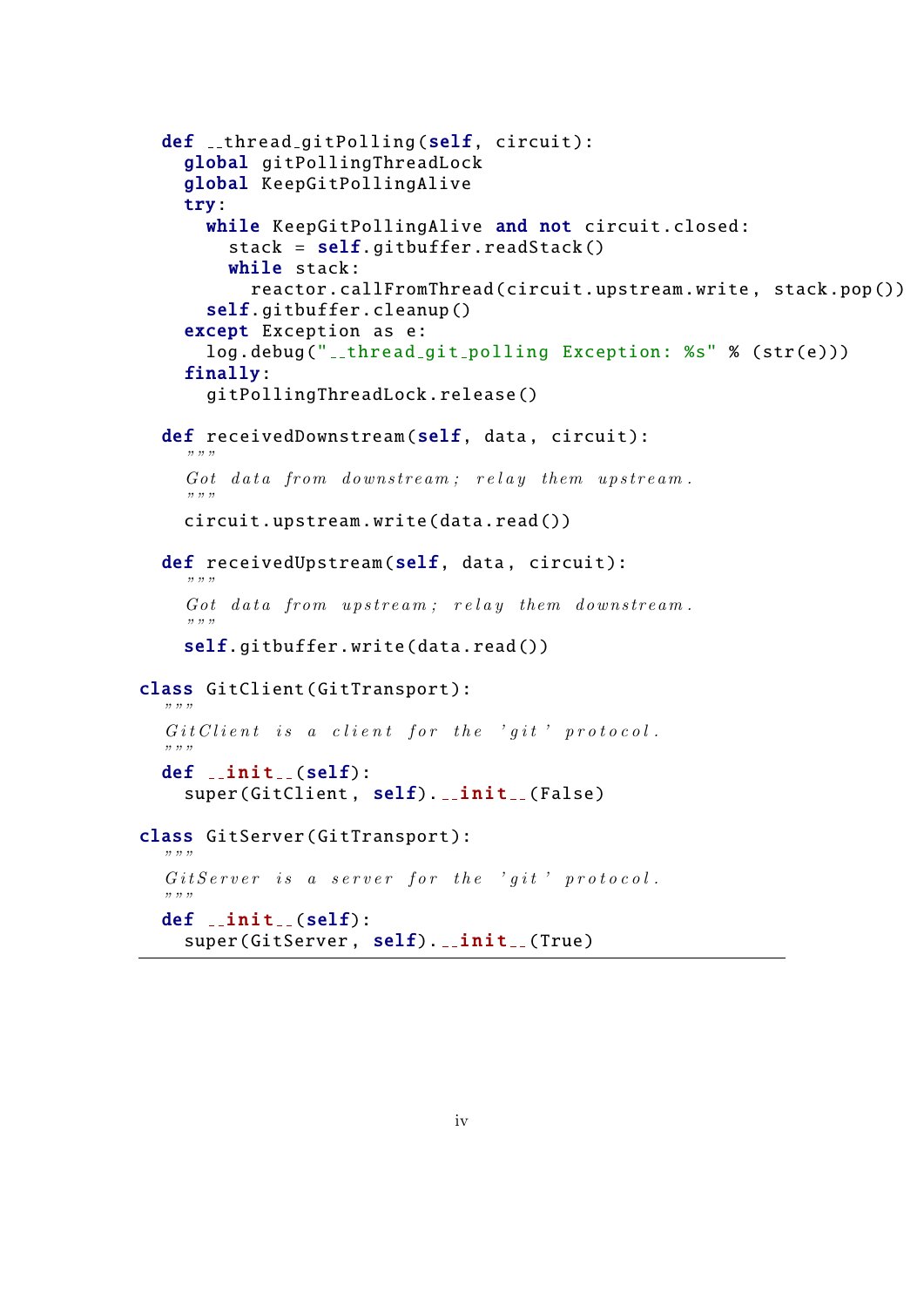C.2. Helper code for encoding/decoding TCP streams in a Git repository

```
import pygit2 , threading
import obfsproxy.common.log as logging
log = logging.get_obfslogger()class GitBuffer :
  sequenceNumber = 0lock = thresholding.Lock()def \text{init} (self, isBridge, path):
    GitBuffer .lock.acquire ()
    \#The\ support\ for\ multiple\ similar\ continuous\ TCP\ connections\ is\ not\#completed. Currently each branch is assigned a sequence number
    \# which\ needs\ to\ be\ in\ sync\ between\ client\ and\ bridge\ but\ future\#versions should use a unique identifier.
    GitBuffer . sequenceNumber += 1
    \# \cos n s t and \sin n sself. PAYLOAD_FILENAME = 'payload'
    \#init repository
    self.repo = pygit2.init_repository(path, bare=True)
    self.author = pygit2. Signature ('test', 'test@example.com')
    \#Initialize the bridge and client queues with an empty payload
    oid = self repo. create blob('')bld = self.repo. TreeBuilder()bld.insert(self. PAYLOAD_FILENAME, oid, pygit2.GIT_FILEMODE_BLOB)
    treeid = bld.write()\#Configure variables for referencing read and write queues
    if isBridge:
      log.debug("GitBuffer: Running as Bridge.")
      self.readRefName = "refs/remotes/origin/fromClient" + \n\str( GitBuffer . sequenceNumber )
      self.writeRefName = "refs/heads/from Bridge" + \n\str( GitBuffer . sequenceNumber )
    else: \# is \nClient: clog.debug("GitBuffer: Running as Client.")
      self.readRefName = "refs/remotes/origin/from Bridge" + \n\str( GitBuffer . sequenceNumber )
```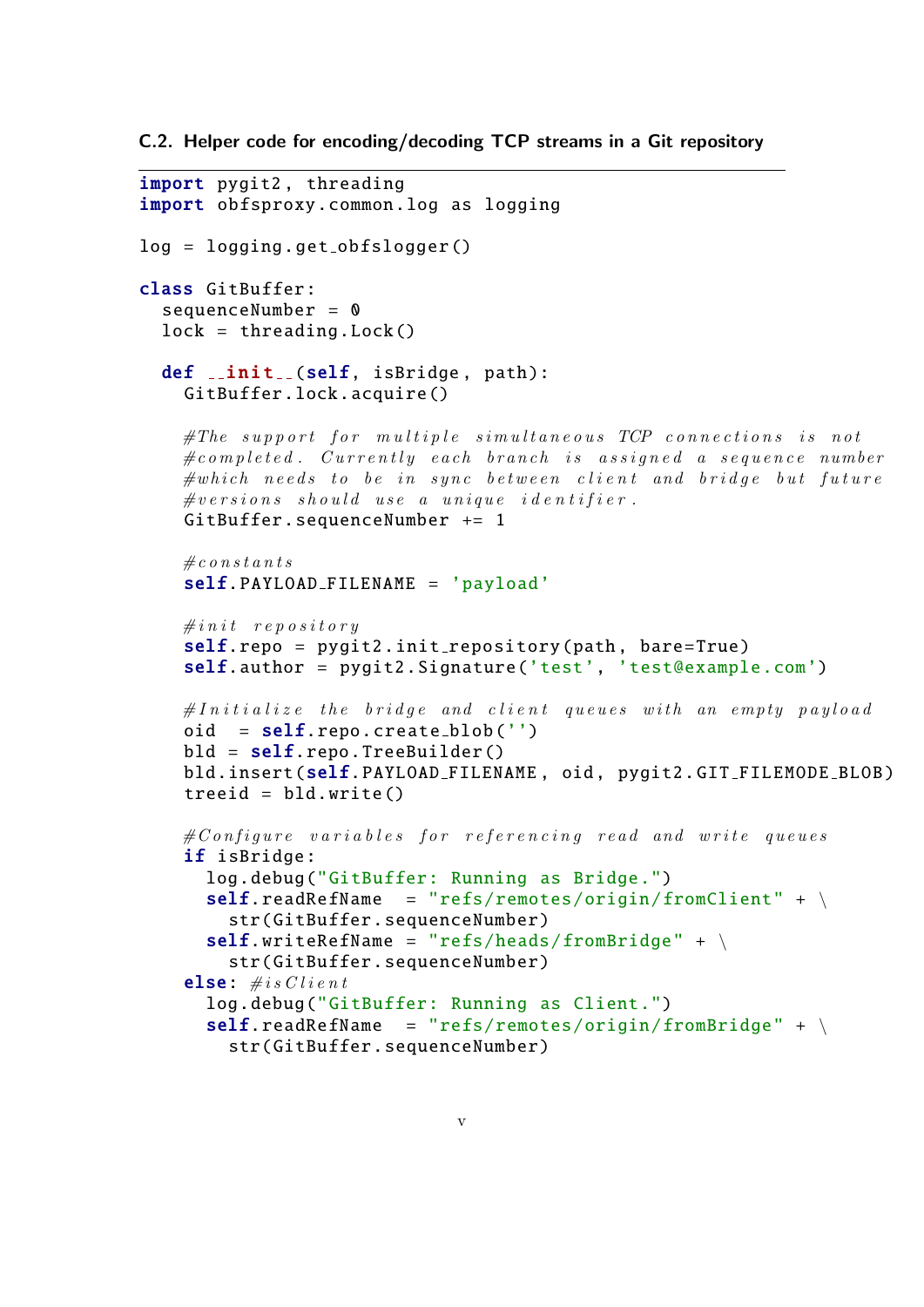```
self.writeRefName = "refs/heads/fromClient" + \n\str( GitBuffer . sequenceNumber )
  \# The\ last\ read\ commit\ from\ the\ read\ queue.\#In\,i\,i\,a\,l\,i\,z\,e as None because branch hasn't been created
  self. readStackHead = None
  \#Create and empty commit on write queue. This is required
  #because of how readStack Head is re-initionalized.self.repo.create_commit (self.writeRefName,
    self.author, self.author, "msg", treeid, [])
  GitBuffer .lock.release ()
def cleanup(self):
  wref = self.repo. lookup_reference(self.writeRefName)wref.delete ()
  try:
    rref = self.repo. lookup reference (self. readRefName )
    rref.delete ()
  except:
    pass \# bridge \ did \ not \ setup its \ refdef write(self, data):
  \#o b j e c t
  oid = self. repo. create_blob(data)
  # treebld = self.repo.TreeBuilder()bld.insert(self. PAYLOAD FILENAME , oid , pygit2. GIT FILEMODE BLOB )
  treet = bld.write()\# commitparent = [self.rep. lookup_reference(self. writeRefName).resolve().target.hex]
  self.repo.create_commit (self.writeRefName,
    self.author, self.author, "msg", treeid, parent)
def readStack(self):
  stack = \lceil]
  \# re-initi \, a \, li \, ze \, if \, it \, has \, n't \, been \, done \, before.if not self. readStackHead :
    try:
      newest = self.rep. lookup_reference(
```